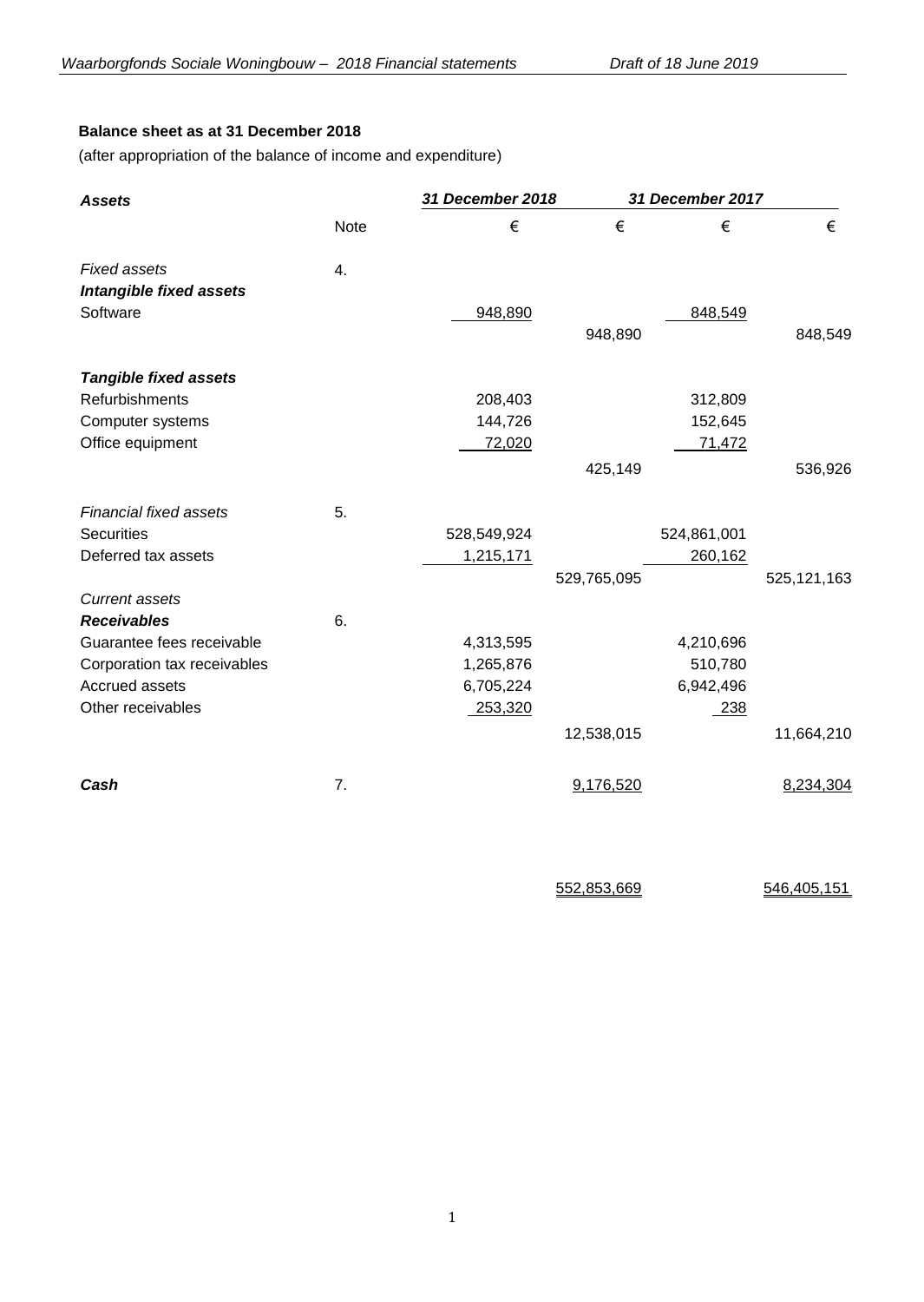| <b>Liabilities</b>                                             |      | 31 December 2018 |             | 31 December 2017 |             |
|----------------------------------------------------------------|------|------------------|-------------|------------------|-------------|
|                                                                | Note | €                | $\in$       | €                | €           |
| <b>Capital</b>                                                 | 8.   |                  |             |                  |             |
| Legal reserve                                                  |      |                  | 948,890     |                  |             |
| Other reserve                                                  |      |                  | 274,467,685 |                  | 267,586,409 |
|                                                                |      |                  | 275,416,757 |                  | 267,586,409 |
| <b>Provisions</b>                                              | 9.   |                  |             |                  |             |
| Provision for guarantee obligations                            |      |                  | 274,505,631 |                  | 276,470,200 |
| <b>Current liabilities</b>                                     | 10.  |                  |             |                  |             |
| Suppliers and trade creditors<br>Other tax and social security |      | 944,910          |             | 941,249          |             |
| contributions                                                  | 11.  | 58,513           |             | 138,189          |             |
| Pension liabilities                                            | 12.  |                  |             | 151,371          |             |
| <b>Accrued liabilities</b>                                     | 13.  | 1,421,742        |             | 254,023          |             |
| Other payables                                                 | 14.  | 506,298          |             | 863,711          |             |
|                                                                |      |                  | 2,931,463   |                  | 2,348,543   |
|                                                                |      |                  | 552,853,669 |                  | 546,405,151 |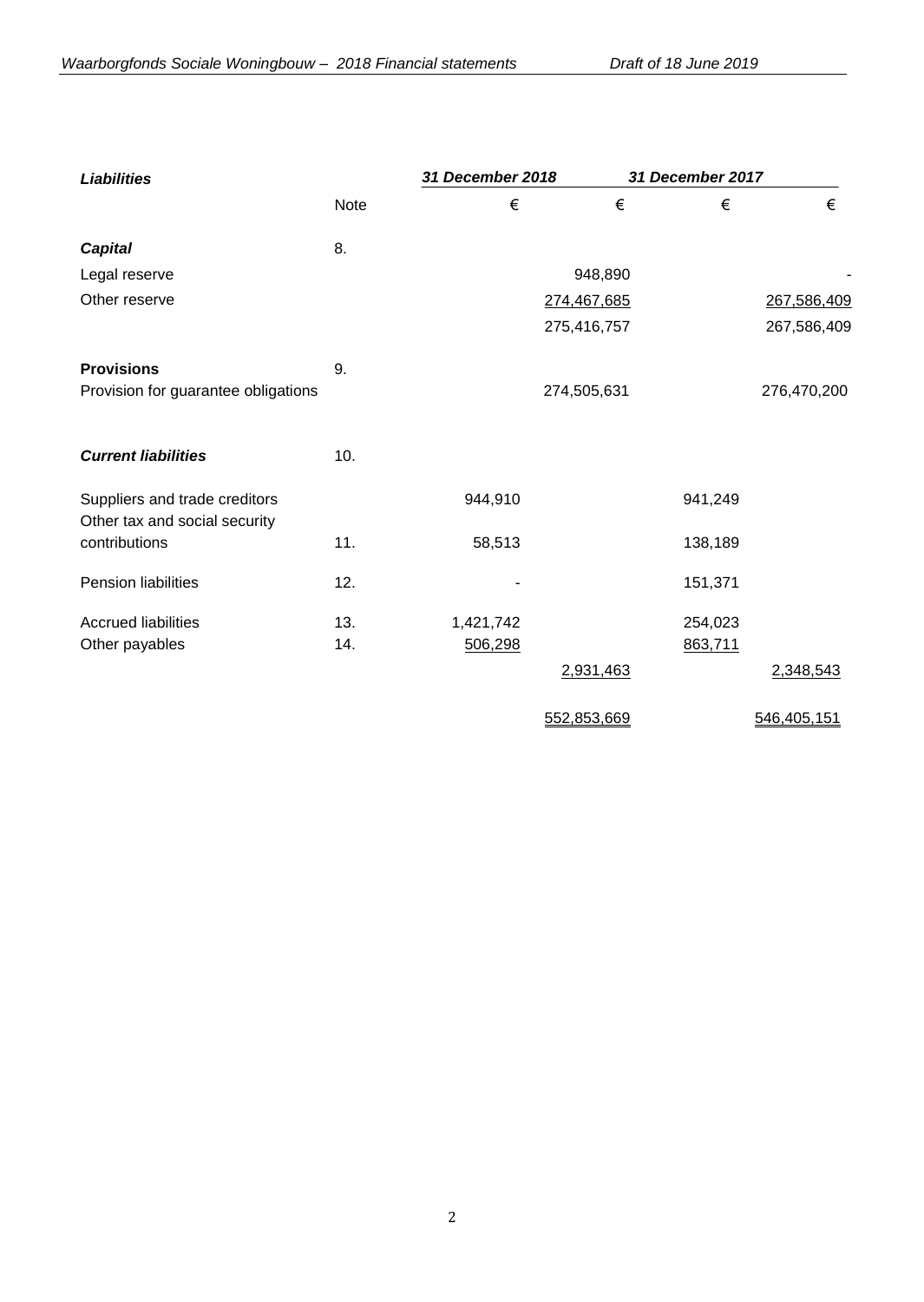# **Statement of income and expenditure for 2018**

|                                        |             |            | 2018          |            | 2017            |
|----------------------------------------|-------------|------------|---------------|------------|-----------------|
|                                        | <b>Note</b> | €          | €             | €          | €               |
| Guarantee fees                         | 16.1        | 17,146,589 |               | 16,726,939 |                 |
| Restructuring fees                     | 16.2        | 319,245    |               | 441,810    |                 |
| <b>Total operating income</b>          |             |            | 17,465,834    |            | 17,168,749      |
| Staff costs                            | 17          | 6,147,929  |               | 6,303,678  |                 |
| Social security contributions          | 18.         | 598,386    |               | 508,272    |                 |
| Pensions                               | 19.         | 635,803    |               | 644,492    |                 |
| Depreciation of tangible and           |             |            |               |            |                 |
| intangible fixed assets                | 20.         | 443,140    |               | 525,449    |                 |
| Other operating expenditure            | 21.         | 4,993,666  |               | 3,983,736  |                 |
| <b>Total operating expenditure</b>     |             |            | 12,818,924    |            | 11,965,630      |
| Guarantee claims                       | 22.         |            | (1,326,700)   |            | 287,486,000     |
| <b>Operating result</b>                |             |            | 5,973,610     |            | (282, 282, 882) |
| Gains and losses on investments        | 23.         |            | (8, 283, 330) |            | (13,770,099)    |
| Financial income and expenses          | 24.         |            | 12,098,372    |            | 13,119,520      |
| <b>Result from ordinary activities</b> |             |            |               |            |                 |
| before tax                             |             |            | 9,788,652     |            | (282, 933, 461) |
| Corporation tax                        | 25.         |            | (1,958,486)   |            | (1, 147, 505)   |
| <b>Balance of income and</b>           |             |            |               |            |                 |
| expenditure                            |             |            | 7,830,166     |            | (284,080,966)   |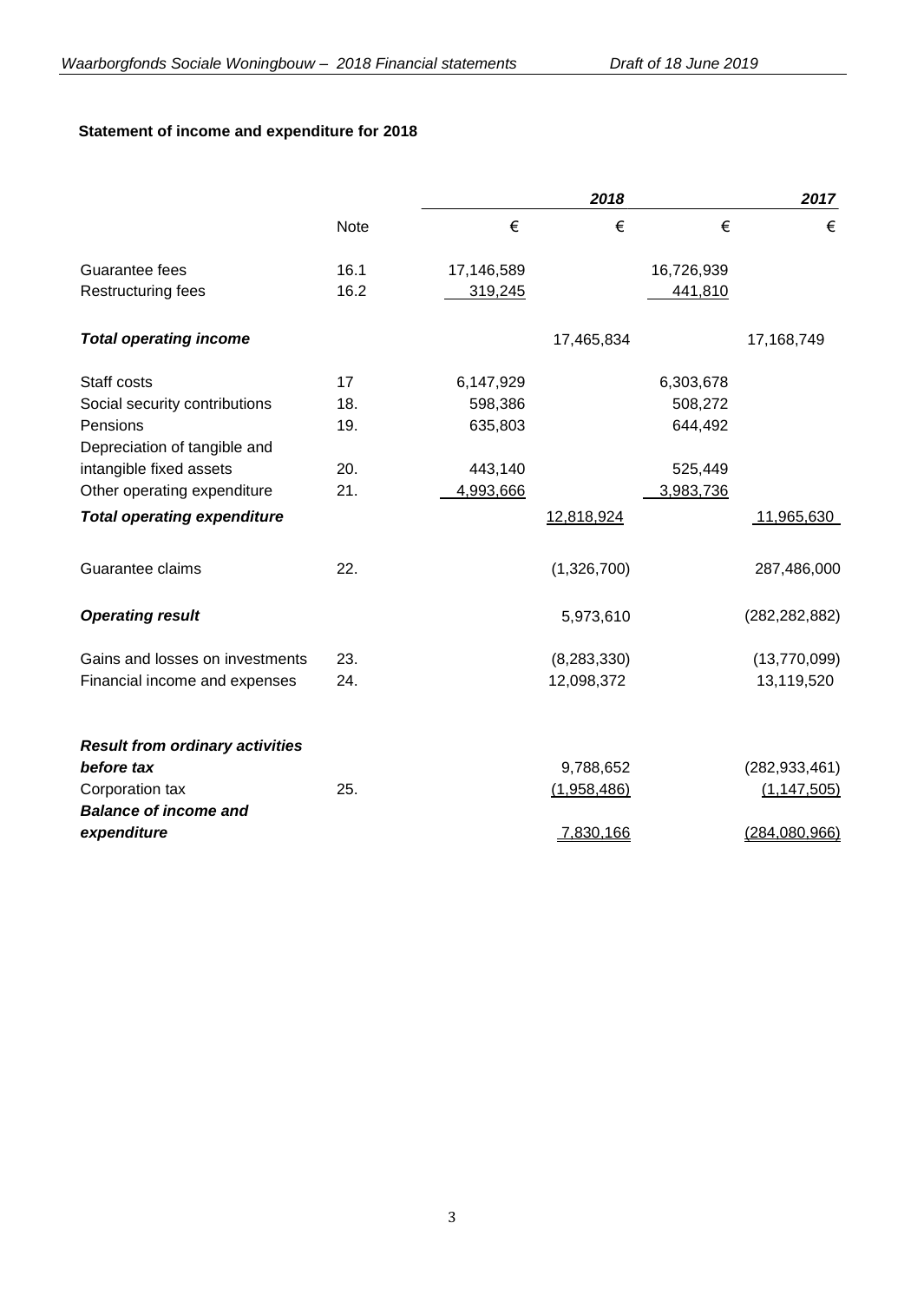## *Cash flow statement for 2018*

## **Cash flow from operating activities**

|                                                              | Note | 2018           | 2017           |
|--------------------------------------------------------------|------|----------------|----------------|
| Balance of income<br>and expenditure                         |      | 7,830,166      | (284,080,966)  |
| Adjustments for:                                             |      |                |                |
| Depreciation of tangible and<br>intangible fixed assets      | 4.   | 443,140        | 525,449        |
| Gains and losses on investments                              | 5.   | 8,283,330      | 13,770,099     |
| Allocations to/releases from<br>provisions                   |      | (1,964,569)    | 274,018,547    |
| Movements in working capital:<br>Movements in<br>receivables |      | (1,828,814)    | (179, 796)     |
| Movements in current liabilities                             |      | 582,920        | (2,881,550)    |
| Cash flow from operating<br>activities                       |      | 13,346,173     | 1,171,783      |
| <b>Cash flow from investment</b><br>activities               |      |                |                |
| Investments in tangible fixed assets                         | 4.   | (431, 802)     | (77, 516)      |
| Purchases of securities                                      | 5.   | (81,087,757)   | (90, 306, 752) |
| Sales of securities and redemptions                          | 5.   | 69,115,602     | 94,357,470     |
| Cash flow from investment activities                         |      |                | 3,973,202      |
|                                                              |      | (12, 403, 957) |                |
| <b>Movements in</b><br>cash                                  |      | 942,216        | 5,144,985      |
| Closing cash balance                                         | 7.   | 9,176,520      | 8,234,304      |
| Opening cash balance                                         | 7.   | 8,234,304      | 3,089,319      |
| <b>Movements in</b><br>cash                                  |      | 942,216        | 5,144,985      |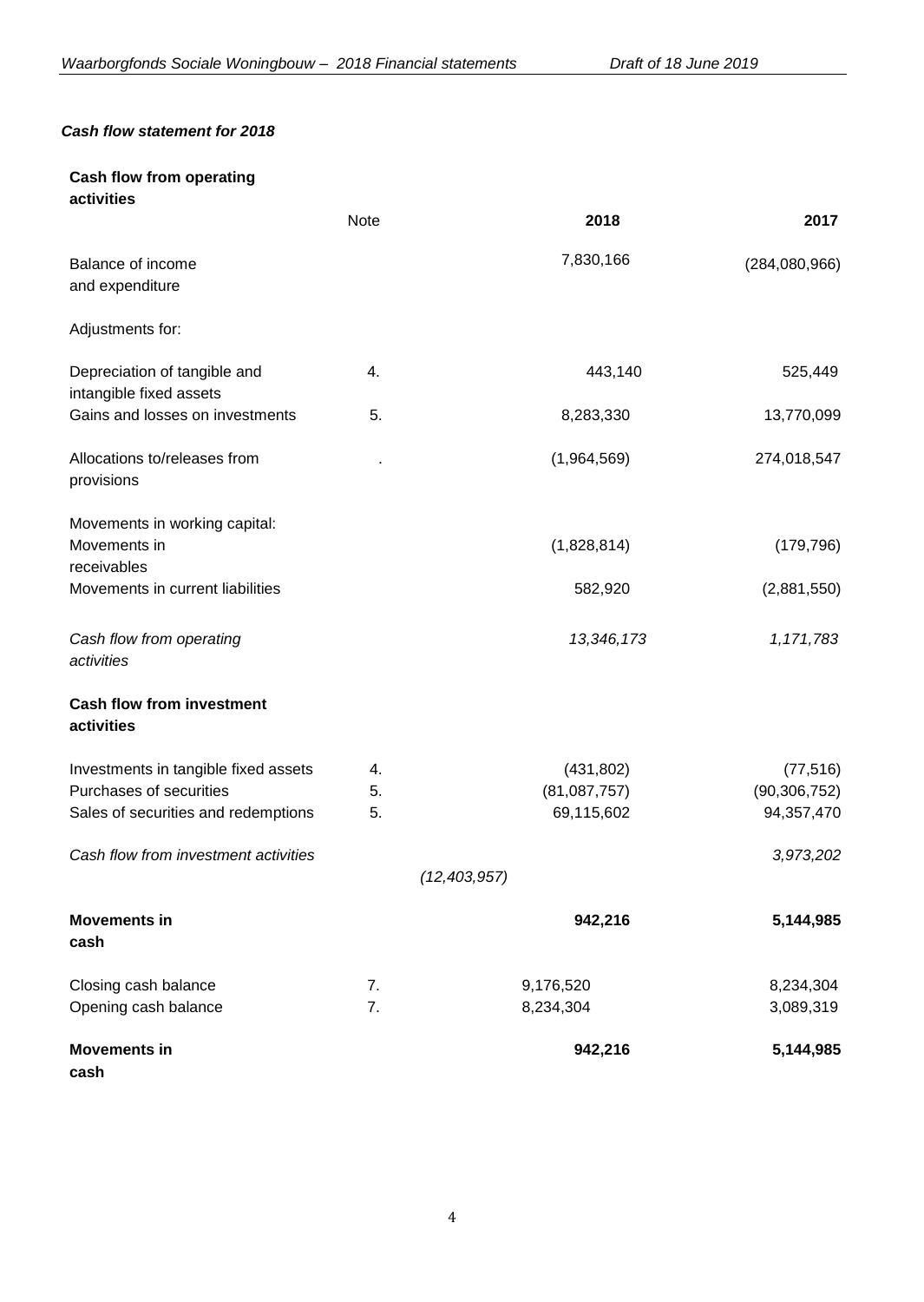## **Notes on the balance sheet and statement of income and expenditure**

## *1. General notes*

## **1.1. Activities**

The activities of *Stichting Waarborgfonds Sociale Woningbouw* ('WSW'), which has its seat in Hilversum, consist primarily in providing guarantees to lenders granting loans to housing associations in order to fund social housing projects and other properties with a social function. WSW is a not-for-profit foundation under Dutch law, with an independent management structure. WSW is registered in the Trade Register under number 41180946. WSW is subject to the supervision of the *Autoriteit Wonen* (the Dutch Authority for Housing Associations).

## **1.2. Address**

WSW's offices are situated at Marathon 6, 1213 PK Hilversum.

## **1.3. Related parties**

The members of the Executive Board, other key managers and their close relatives are treated as related parties.

Material transactions with related parties not conducted on normal market terms are disclosed, including details of the nature and size of the transaction and any other information that may be needed to provide a proper view. There were no instances of transactions with related parties during the financial year that were not conducted on normal market terms.

## **1.4. Notes on the cash flow statement**

We have prepared the cash flow statement using the indirect method. The movements in the cash flow statement comprise cash items.

Income and expenditure relating to interest, dividends received and tax on profits are included in the cash flow from operating activities. Transactions that do not involve any inflow or outflow of cash, including finance leases, are not included in the cash flow statement.

## **1.5. Estimates and assumptions**

In order to apply the principles and rules for compiling financial statements, WSW's Executive Board is required to express an opinion on various matters and to make estimates that may be essential for the figures quoted in the financial statements. The Executive Board makes these estimates and assumptions based on the circumstances prevailing and the information available at the time when the financial statements are compiled. Estimates based on events after the reporting period (or the non-occurrence of events after the reporting period) may be subject to future market movements and conditions that are beyond the Fund's influence. These changes in estimates are recorded prospectively in the financial statements. Where required in order to provide the view referred to in Article 362 (1) of Book 2 of the Dutch Civil Code, information on the nature of these opinions and estimates, including the underlying assumptions, is disclosed in the notes on the item in question. The most important estimates are those relating to the provision for guarantee obligations, deferred tax receivables and tax.

## *2. Valuation principles*

## **2.1. General**

WSW has prepared the financial statements in accordance with the statutory provisions of Part 9 of Book 2 of the Dutch Civil Code and the Guidelines for Annual Reporting in the Netherlands issued by the Dutch Accounting Standards Board. The financial statements have been prepared on a going-concern basis and are stated in euros, being the Fund's functional and presentation currency.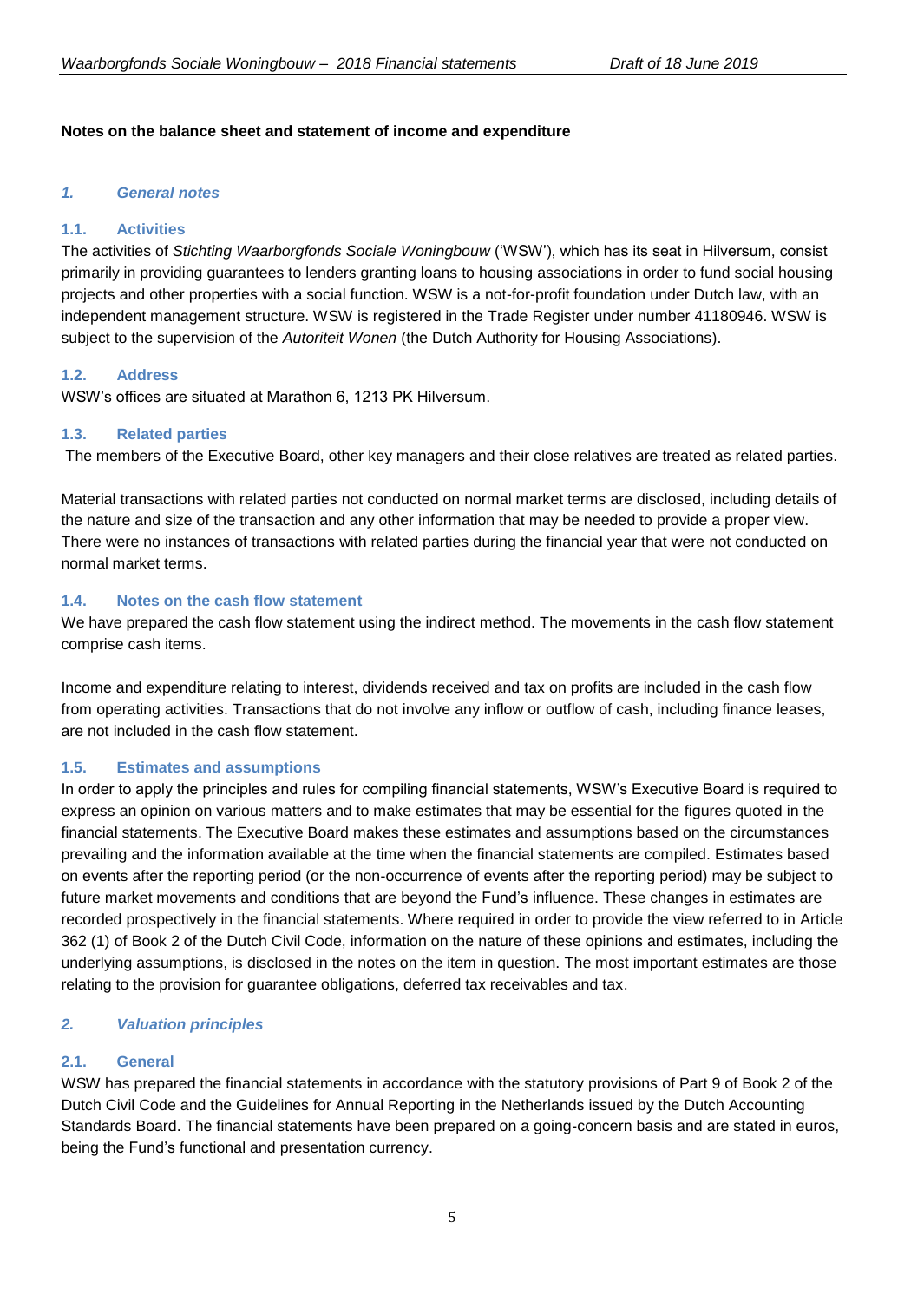References to the relevant notes are included in the balance sheet, the statement of income and expenditure and the cash flow statement.

## **2.2. Netting**

Assets and loan capital items are netted in the statement of income and expenditure only if and insofar as:

- ‒ a sound legal instrument is available for simultaneously settling the netted asset and loan capital item; and
- ‒ there is a firm intention either to simultaneously settle the balance to simultaneously settle both items.

## **2.3. Financial instruments**

The ´financial instruments´ item includes financial instruments such as receivables, securities and liabilities.

All financial assets bought and sold in accordance with standard market conventions are recognised at the transaction date, i.e. the date on which WSW enters into the binding agreement.

See the relevant balance sheet item for information on the principles and rules governing primary financial instruments.

## **2.4. Intangible fixed assets**

An intangible fixed asset is capitalised if:

- ‒ the Fund is likely to profit from the future economic benefits inherent to the asset; and
- ‒ an accurate assessment can be made of the cost of the asset.

Expenses incurred for an intangible fixed asset that do not satisfy the conditions for capitalisation (for example, expenditure on research and internally developed trademarks, logos, publishing rights and customer databases) are taken directly to the statement of income and expenditure. Intangible fixed assets are valued at cost less cumulative depreciation and cumulative impairments, if applicable.

Intangible fixed assets are systematically depreciated on the basis of their estimated useful life, subject to a maximum of five years. The useful life and method of depreciation are reviewed at the end of each financial year. A legal reserve is maintained for the assets' balance sheet value.

## **2.5. Tangible fixed assets**

Tangible fixed assets are shown at cost price less cumulative depreciation based on the asset's expected useful life and cumulative impairments, if applicable.

On each balance sheet date, we assess whether there are any indications of impairments. If so, an impairment test is performed. If the book value of a tangible fixed asset is consistently higher than its realisable value, the book value is immediately reduced to the realisable value. Discarded assets are stated at book value or at the net realisable value, if this is lower.

## **2.6. Financial fixed assets**

Financial fixed assets consist of securities and deferred tax receivables.

## **2.6.1. Securities**

The securities included under financial fixed assets form part of the investment portfolio and are initially recognised at fair value. After initial recognition, they are valued at fair value without deduction of any transaction costs on disposal. Gains and losses (both realised and unrealised) are taken directly to the statement of income and expenditure as capital gains or losses on investments Interest income is accounted for in the period to which it relates.

## **2.6.2. Deferred tax receivables**

See section 3.7 ('Tax') for more information on the valuation and recognition of deferred tax receivables.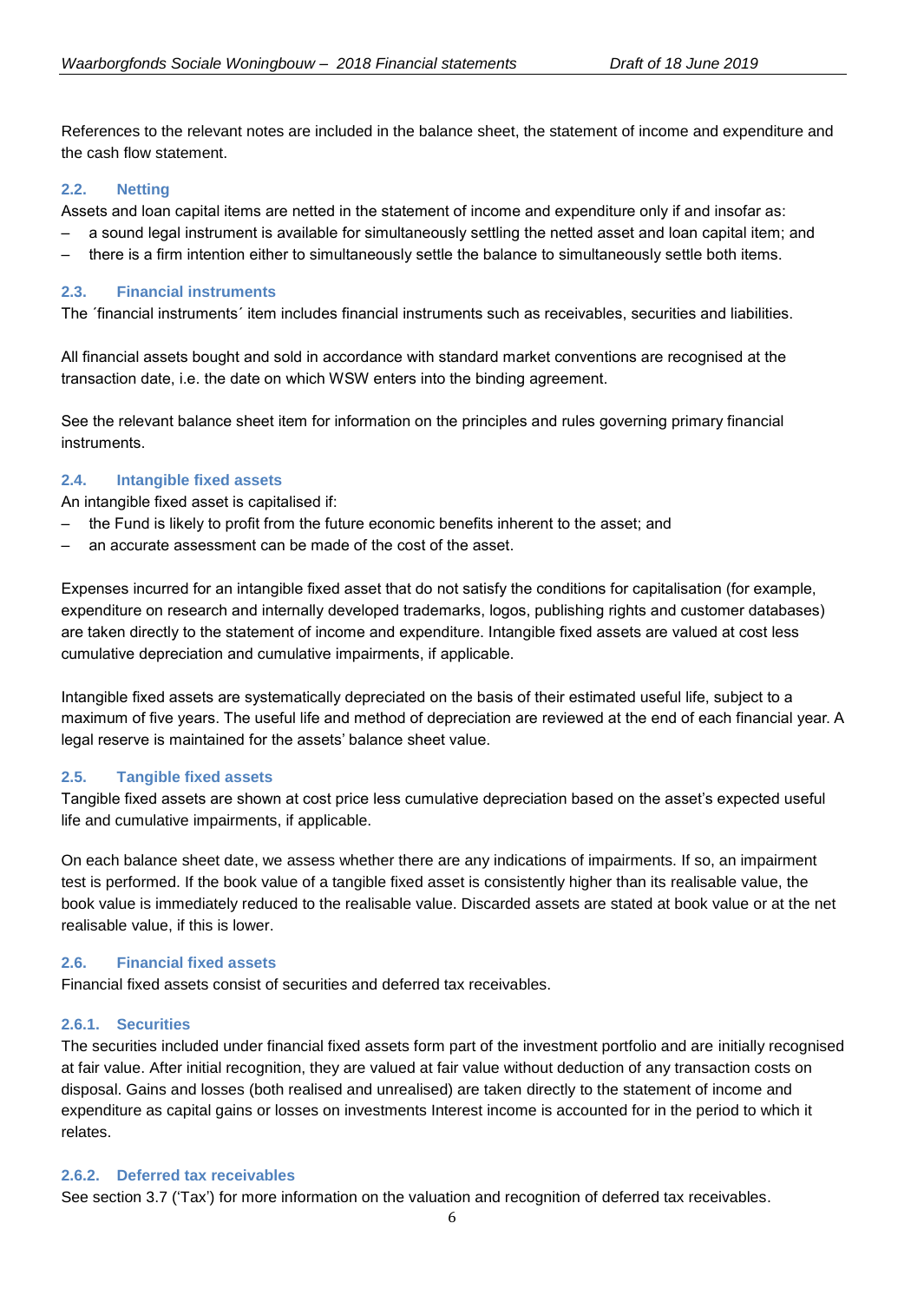## **2.7. Receivables**

Receivables are initially recognised at fair value plus transaction costs. After initial recognition, they are valued at amortised cost, net of any provision for doubtful debts. Other receivables and accrued income pertain to prepaid amounts and are stated at face value.

## **2.8. Cash**

Cash comprises cash at bank and in hand, plus call deposits with maturities of less than one year. Bank overdrafts are included with bank debts in current liabilities. Cash items are stated at face value.

## **2.9. Capital**

Capital includes a legal reserve and an 'Other reserve'. The legal reserve is designed to cover the capitalised cost of software design. The Other reserve is formed by appropriations from the result and is intended to cover possible future claims from third parties under the guarantee terms of the loans guaranteed by WSW.

## **2.10. Provision for guarantee obligations**

Provisions are formed for legally enforceable or actual obligations on the balance sheet date which are the result of a past event, are likely to necessitate an outflow of funds, and the scale of which can be reliably determined. The provisions are stated at the net present value of the expenditure that is likely to be necessary in order to discharge the obligation and settle the losses. We have included a provision for guarantee obligations to cover the actual claims under the guarantee, taking account of the amount, the settlement date and ongoing legal proceedings.

## **2.11. Current liabilities**

Current liabilities are stated at fair value on initial recognition. After initial recognition, liabilities are shown at amortised cost in accordance with the effective interest method.

## **2.12. Derecognition of financial assets and liabilities**

A financial instrument is derecognised if a transaction leads to the transfer to a third party of all, or virtually all, the rights to the economic benefits and all, or virtually all, the risks pertaining to the position.

## **2.13. Leases**

## 2.13.1. Operating leases

In operating leases, the lease payments are taken to the statement of income and expenditure on a straight-line basis over the lease term. There is a lease incentive in relation to the lease of office and storage space and parking facilities.

## *3. Principles for the determination of the result*

## **3.1. Income**

Total operating income includes revenue from the provision of services net of discounts and taxes charged on turnover.

## **3.2. Recognition of income**

## 3.2.1. Provision of services

If the result of a transaction pertaining to the provision of a service can be reliably estimated and the revenue is likely to be received, revenue from the provision of that service is recognised in proportion to the degree to which the service has been provided. The degree to which the service has been provided is based on the costs incurred at the balance sheet date from the provision of services, as compared with the estimated costs of the total volume of services to be provided. At the end of each quarter, we charge our participants a guarantee fee for the past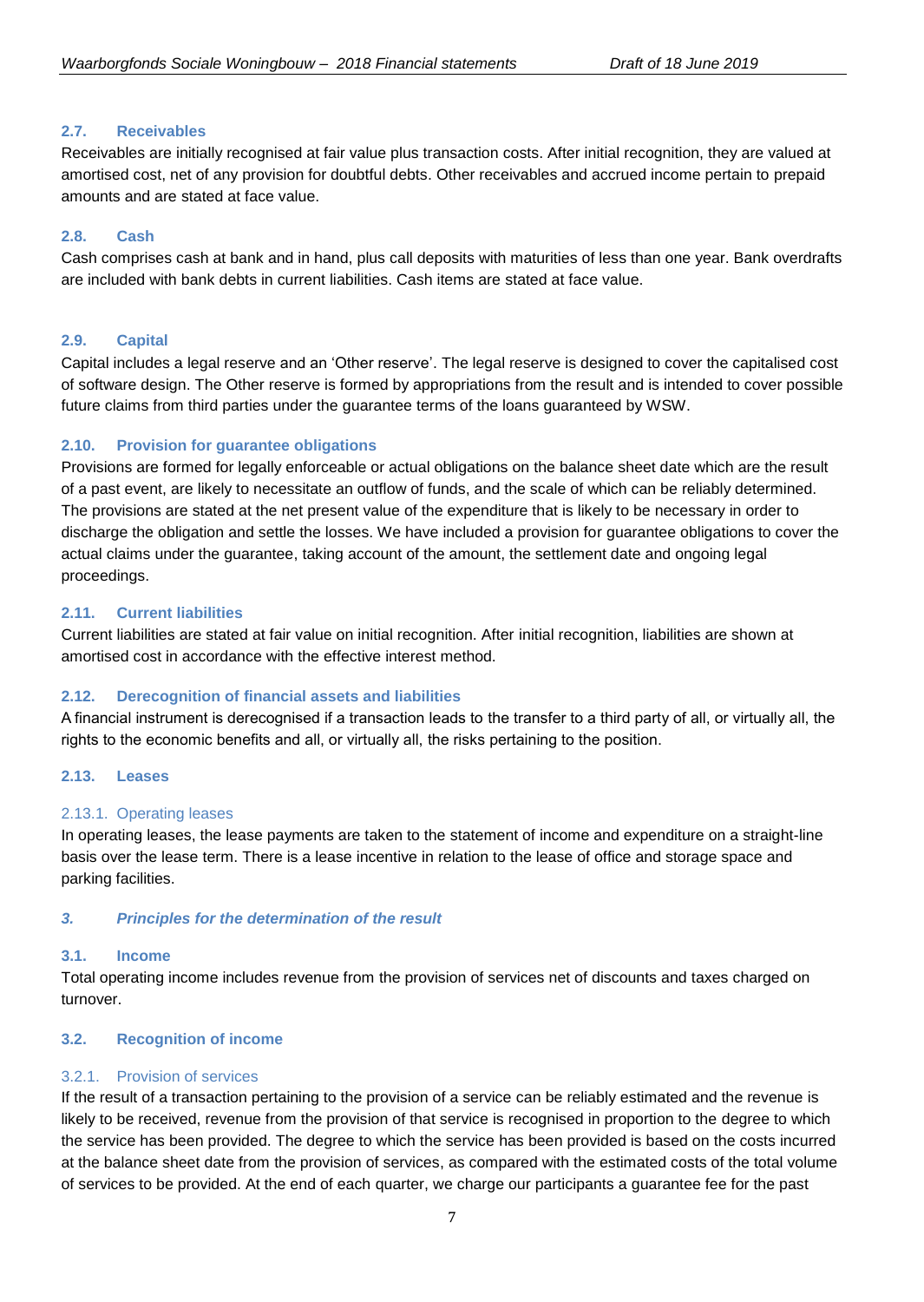quarter. At the end of each financial year, we charge the Ministry of the Interior and Kingdom Relations a fee for restructuring costs.

## 3.2.2. Income from guarantee fees

We charge a quarterly guarantee fee on the current value of outstanding loans contracted after 30 June 2007. This fee, which participants pay when they raise a guaranteed loan, covers our operating expenses and also includes a credit risk surcharge. The calculation of these guarantee fees is based on a system of differentiated premiums aligned with our risk assessment model. Based on their risk profile as determined on 31 December of the previous year, participants are grouped into four different fee categories which apply for the whole of the calendar year.

In the case of guarantee contracts signed before 1 July 2007, participants were required to pay a one-off discount when they signed the contract. In the past, the entire discount revenue was recognised as income on the payment date.

## 3.2.3 Restructuring costs

The costs we incur in carrying out restructuring operations are charged annually to the Ministry of the Interior and Kingdom Relations. The restructuring costs are made up of a proportion of our operating expenses, attributed in accordance with the staff resources deployed on restructuring, plus the cost of legal and advisory services provided in relation to restructuring.

## **3.3. Costs**

Costs are determined subject to the valuation principles set out above and are recognised in the financial year to which they apply. Foreseeable liabilities and potential losses originating before the end of the financial year are recognised if they become known before the financial statements are prepared and if the conditions for including provisions are satisfied.

## **3.4. Staff remuneration**

## 3.4.1. Periodic remuneration

Wages, salaries and social security charges, based on the terms of employment, are charged to the statement of income and expenditure insofar as they are payable to employees.

## 3.4.2. Pensions

All pension schemes are accounted for in accordance with the projected benefit obligation approach. Pension contributions for the year under review are shown as an expense. All WSW staff are entitled to a defined-benefit pension scheme. Each year, qualifying members of staff acquire a pension entitlement in respect of the salary they have earned that year, i.e. it is an average-salary scheme. *Stichting Pensioenfonds voor de Woningcorporaties* (SPW) has been made responsible for discharging the obligations to staff arising from these entitlements.

## **3.5. Depreciation of tangible and intangible fixed assets**

Depreciation of tangible and intangible fixed assets starts from the date on which they are first used and is based on the estimated future useful life of the asset in question. If there is a change in the estimated future useful life, the depreciation charge is adjusted accordingly. Book profits and losses on the sale of tangible and intangible fixed assets are included in Other income.

## **3.6. Gains and losses on investments**

Changes in the value of investments are based on market prices and are recognised directly in the statement of income and expenditure. Unrealised capital gains and losses are also included in the Other reserve stated under Capital. Interest income is recognised on a proportionate basis, based on the effective interest rate.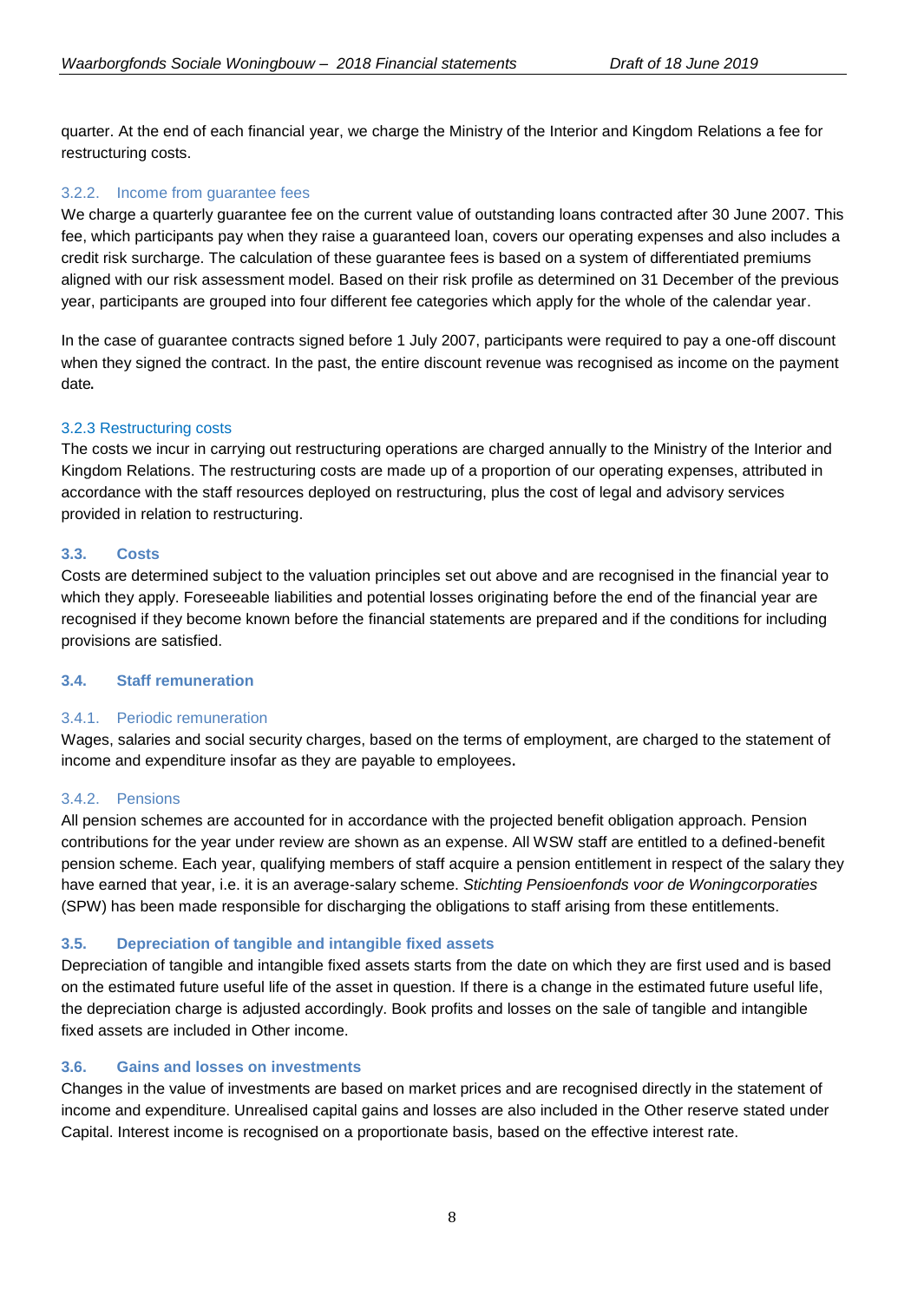## **3.7. Tax**

### **3.7.1. Current tax liabilities**

Tax on profits is calculated on the result before tax as shown in the statement of income and expenditure based on the prevailing tax rate, taking account of tax-exempt items and deductible or restricted costs.

#### **3.7.2. Deferred taxation**

Deferred tax assets are stated to account for temporary differences between the value of assets and liabilities as calculated in these financial statements for tax and filing purposes. Deferred tax assets and liabilities are stated at face value based on the prevailing tax rate. They are netted if there is an enforceable right to offset current tax assets against current tax liabilities.

#### *4. Fixed assets*

#### *4.1 Intangible fixed assets*

Movement in intangible fixed assets are as follows:

|                                         | <b>Software</b> |
|-----------------------------------------|-----------------|
|                                         | €               |
| <b>Balance on 1 January 2018</b>        |                 |
| Cost of purchase                        | 4,503,260       |
| Cumulative depreciation and impairment  | (3,654,711)     |
| Book value                              | 848,549         |
| <b>Movements in 2018</b>                |                 |
| Investments                             |                 |
| Assets under development                | 365,386         |
| Depreciation of intangible fixed assets | (265, 045)      |
| <b>Balance</b>                          | 100,341         |
| <b>Balance on 31 December 2018</b>      |                 |
| Cost of purchase                        | 4,868,646       |
| Cumulative depreciation and impairment  | (3,919,756)     |
| Book value                              | 948,890         |
| Rate of depreciation                    | 20%             |

The intangible fixed assets consist of software used by our computer systems. The costs of a major IT project are included under Assets under development, in 2018. The project costs will be depreciated once the new computer systems are operational, i.e. in 2019.

## *4.2. Tangible fixed assets*

Movements in tangible fixed assets are as follows:

| <b>Refurbishments Computer</b> | systems | <b>Office</b><br>equipment | Total |
|--------------------------------|---------|----------------------------|-------|
| €                              |         | €                          |       |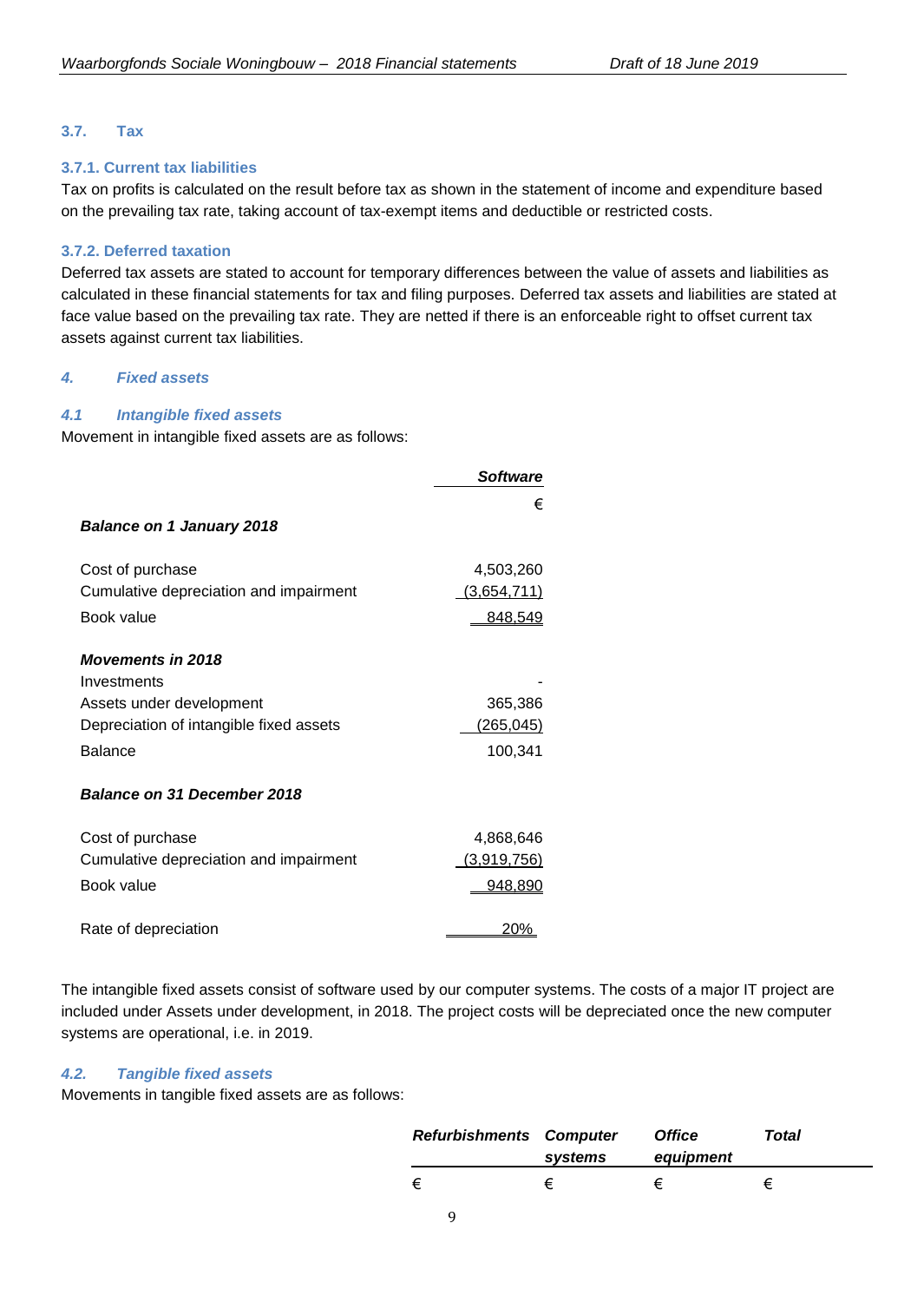## *Balance on 1 January 2018*

| Cost of purchase                       | 1,044,053  | 216,716    | 502,538          | 1,763,307   |
|----------------------------------------|------------|------------|------------------|-------------|
| Cumulative depreciation and impairment | (731, 244) | (64, 071)  | (431,066)        | (1,226,381) |
| Book value                             | 312,809    | 152,645    | <u>71,472</u>    | 536,926     |
| <b>Movements in 2018</b>               |            |            |                  |             |
| Investments                            |            | 36,285     | 30,032           | 66,317      |
| Depreciation of tangible fixed assets  | (104,406)  | (44, 204)  | (29, 484)        | (178,094)   |
| <b>Balance</b>                         | (104, 406) | (7, 919)   | 548              | (111, 777)  |
| <b>Balance on 31 December 2018</b>     |            |            |                  |             |
| Cost of purchase                       | 1,044,053  | 253,001    | 532,570          | 1,829,624   |
| Cumulative depreciation and impairment | (835, 650) | (108, 275) | <u>(460,550)</u> | (1,404,475) |
| Book value                             | 208,403    | 144,726    | 72,020           | 425,149     |
| Rate of depreciation                   | 10%        | 20%        | 20%              |             |

The figure for refurbishments represents alterations made to our premises at Marathon 6 in Hilversum. The figure for computer systems is made up largely of investments in hardware. The figure for office equipment consists mainly of office furniture and the like.

## *5. Financial fixed assets*

## *5.1. Securities*

| Movements in securities are as follows:                               | 2018           |   | 2017           |
|-----------------------------------------------------------------------|----------------|---|----------------|
|                                                                       |                | € | €              |
| <b>Balance on 1 January</b>                                           | 524,861,001    |   | 542,681,817    |
| Movement in unrealised price gains and losses in the reporting period | (3,820,040)    |   | (10,880,256)   |
| Purchases of securities                                               | 81,087,757     |   | 90,306,753     |
| Sales and redemptions of securities                                   | (73, 578, 894) |   | (97, 247, 313) |
| <b>Balance on 31 December</b>                                         | 528,549,824    |   | 524,861,001    |

The amount paid for listed securities was €533,410,506 on 31 December 2018 (2017: €525,901,643).

We earned a profit of €3,815,042 on our investment portfolio in 2018, consisting of the balance of realised and unrealised capital gains and losses on investments and positive interest income (2017: loss of €650,579).

The objective of our investment portfolio is to sustain our capital, taking account of inflation. WSW is the legal and beneficial owner of the securities, which are managed by InsingerGilissen Bankiers N.V. The securities are held by KBL European Private Bankers. All securities are available to us on demand. The investment portfolio forms part of our risk capital and can be used in the event of a guarantee claim. We have agreed a credit facility with the custodian, guaranteeing that we will always have access to cash at very short notice if the portfolio cannot be immediately liquidated.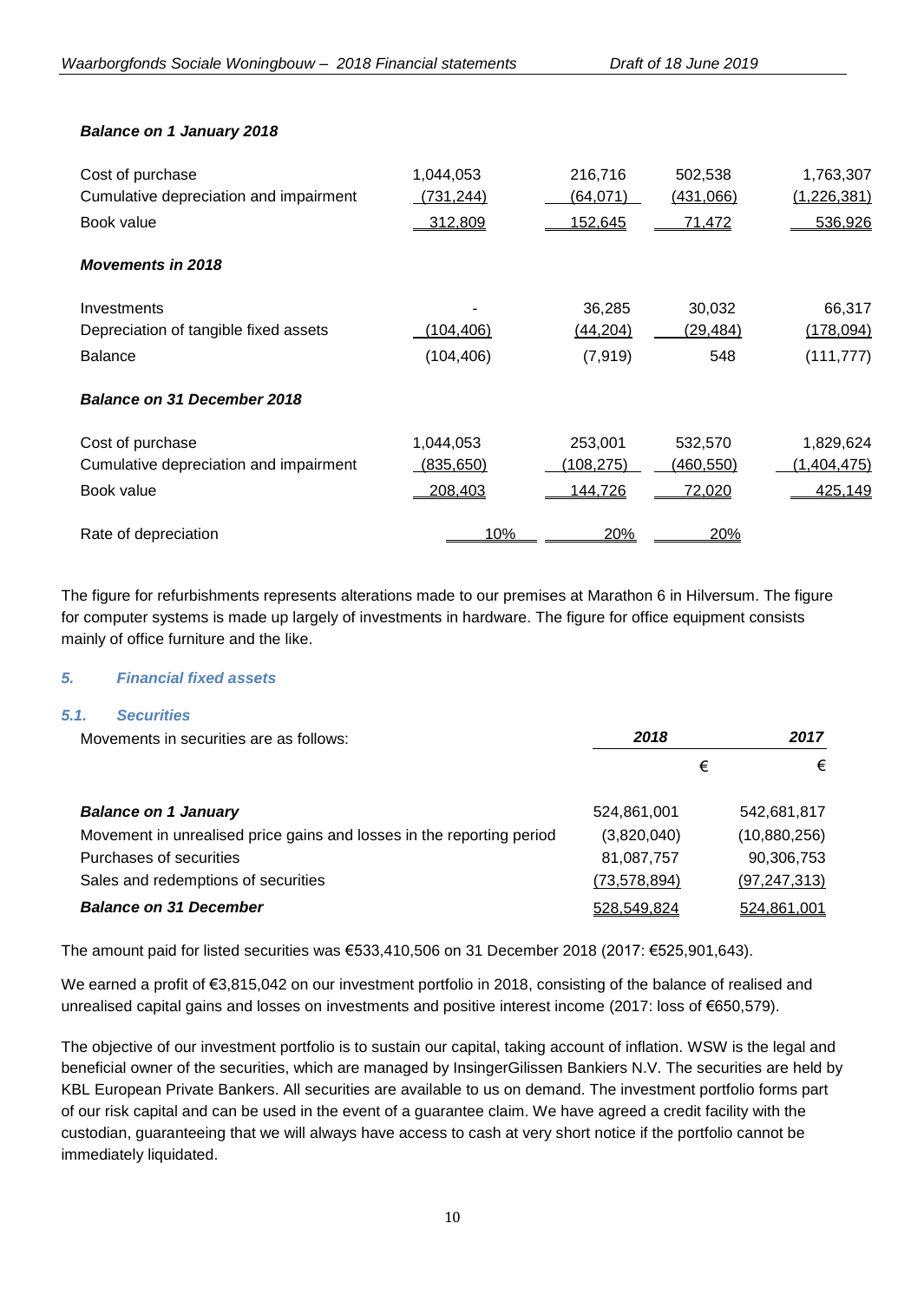Our external asset manager manages our investment portfolio in accordance with a passive investment mandate relative to a market-weighted benchmark. In accordance with our investment policy, we invest exclusively in eurodenominated bonds. The maximum holding per issuer is 10%, except for the sovereign debt of euro area countries. Fixed-income securities with an A rating may not constitute more than 10% of the portfolio. If this percentage is exceeded as the result of a downgrade, the portfolio is rebalanced so that the limit is no longer exceeded. The benchmark consists of the following sub-indices, weighted by market value:

- Bloomberg Barclays Capital Euro Aggregate AAA index, minimum issue value: €2 billion; maximum maturity: 15 years:
- Bloomberg Barclays Capital Euro Aggregate AA index, minimum issue value: €2 billion; maximum maturity: 15 years.

Composition of the securities portfolio as at 31 December 2018:

**(x €1,000)**

*Composition by rating based on fair value of the investments (excluding accrued interest):*

| (0.51,000) |               |                |                      |                   |  |
|------------|---------------|----------------|----------------------|-------------------|--|
|            | Fair value in | % distribution | <b>Fair value in</b> | % distribution in |  |
| Rating     | 2018          | in 2018        | 2017                 | 2017              |  |
| AAA        | 232.721       | 44.03          | 218,812              | 41.69             |  |
| AA         | 295.829       | 55.97          | 306.049              | 58.31             |  |
| Total      | 528,550       | 100.00         | 524,861              | 100.00            |  |
|            |               |                |                      |                   |  |

The rating is based on the ratings assigned by Moody's, Fitch and S&P. If three ratings are available, the middle of the three is used for determining the rating. If two ratings are available, the lower of the two is used. If only one rating is available, this is the rating used. If a security rating is not available but an issuer rating is, the latter rating is taken.

The portfolio performance is assessed on the basis of the extent to which the portfolio is able to keep pace with inflation. If the portfolio fails to keep pace with inflation over a number of years, or where this is necessitated by global trends, the benchmark (and hence also the investment objective) is reviewed. In 2018, the investment portfolio failed to meet the investment objective. Inflation in 2018 stood at 1.98% (2017: 1.25%). The portfolio performance over the same period was 0.69% (2017: -0.20%). The benchmark's performance during the same period was 0.72% (2017: -0.16%). This means that the portfolio underperformed the benchmark by 0.03% (2017: 0.04% lower). The maturity of the portfolio, as a measure of interest sensitivity, stood at 5.24 years on 31 December 2018 (2017: 5.25 years).

In terms of the performance of the portfolio, a positive result was achieved in particular on price gains of German and Dutch sovereign bonds with maturities of four years or more. Bonds with maturities of less than four years made a negative contribution to the result, due to negative interest rates at the short end of the yield curve. French sovereign bonds and bonds issued by supra-national organisations made a positive contribution to the portfolio performance.

The table below shows the portfolio's composition by maturity in 2018 and 2017. There was no significant change in the composition by maturity relative to 2017.

*Composition by maturity of the investments in 2018:*

| <b>Maturity (years)</b> | % distribution | % distribution | Difference between  |
|-------------------------|----------------|----------------|---------------------|
|                         | in 2018        | in 2017        | 2018 and 2017 (in % |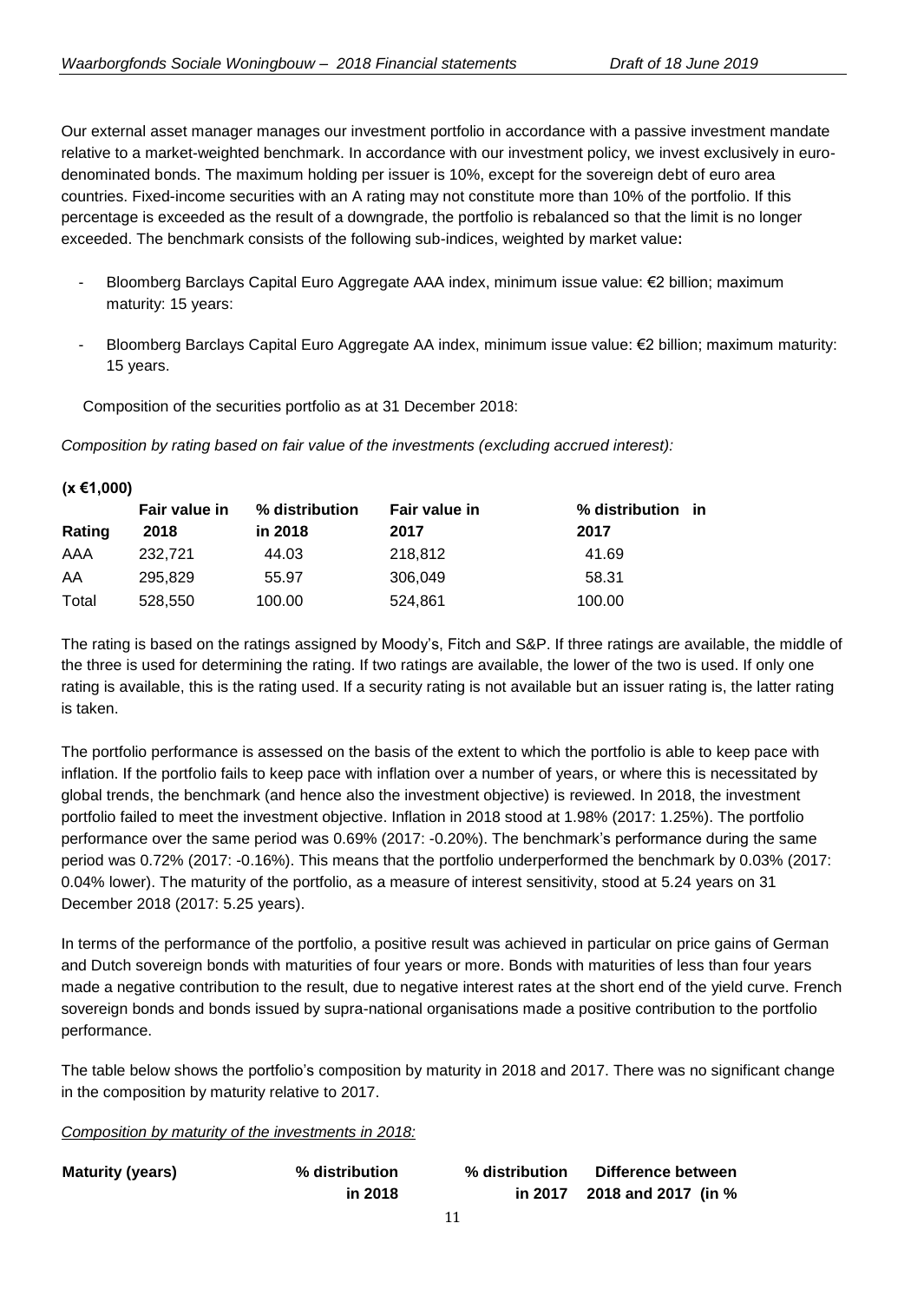|            |       |       | points) |
|------------|-------|-------|---------|
| 0-3 years  | 25.81 | 25.57 | 0.24    |
| 3-5 years  | 22.73 | 23.74 | -1.01   |
| 5-7 years  | 19.15 | 15.99 | 3.16    |
| 7-10 years | 19.90 | 21.87 | -1.97   |
| 10 or more | 12.42 | 12.83 | $-0.41$ |

## *5.2 Deferred tax receivables*

A deferred tax receivable was formed for temporary taxable differences between values as calculated for tax and filing purposes.

|                                      | 2018      | 2017    |
|--------------------------------------|-----------|---------|
|                                      | €         | €       |
| Deferred tax receivable              | 1,215,171 | 260,162 |
| Balance on 1 January                 | 260,162   |         |
| Movement in deferred tax receivables | 955,009   | 260,162 |
| Balance on 31 December               | 1,215,171 | 260,162 |

The deferred tax provision was formed to account for valuation differences between the financial statements and the valuation principles applied by the tax authorities.

#### *6. Receivables*

All receivables have a remaining maturity of less than one year. Given their short-term nature, the fair value of receivables approximates the book value.

#### *6.1 Guarantee fees receivable*

|                       | 31 Dec 2018 | 31 Dec 2017 |
|-----------------------|-------------|-------------|
|                       | €           | €           |
| <b>Guarantee fees</b> | 4,313,595   | 4,210,696   |
|                       | 4,313,595   | 4,210,696   |

The full balance of guarantee fees receivable has a maturity of less than 30 days.

## *6.2. Corporation tax receivable*

| Corporation tax | 1.265.876 | 510.780 |
|-----------------|-----------|---------|
|                 | 1.265.876 | 510.780 |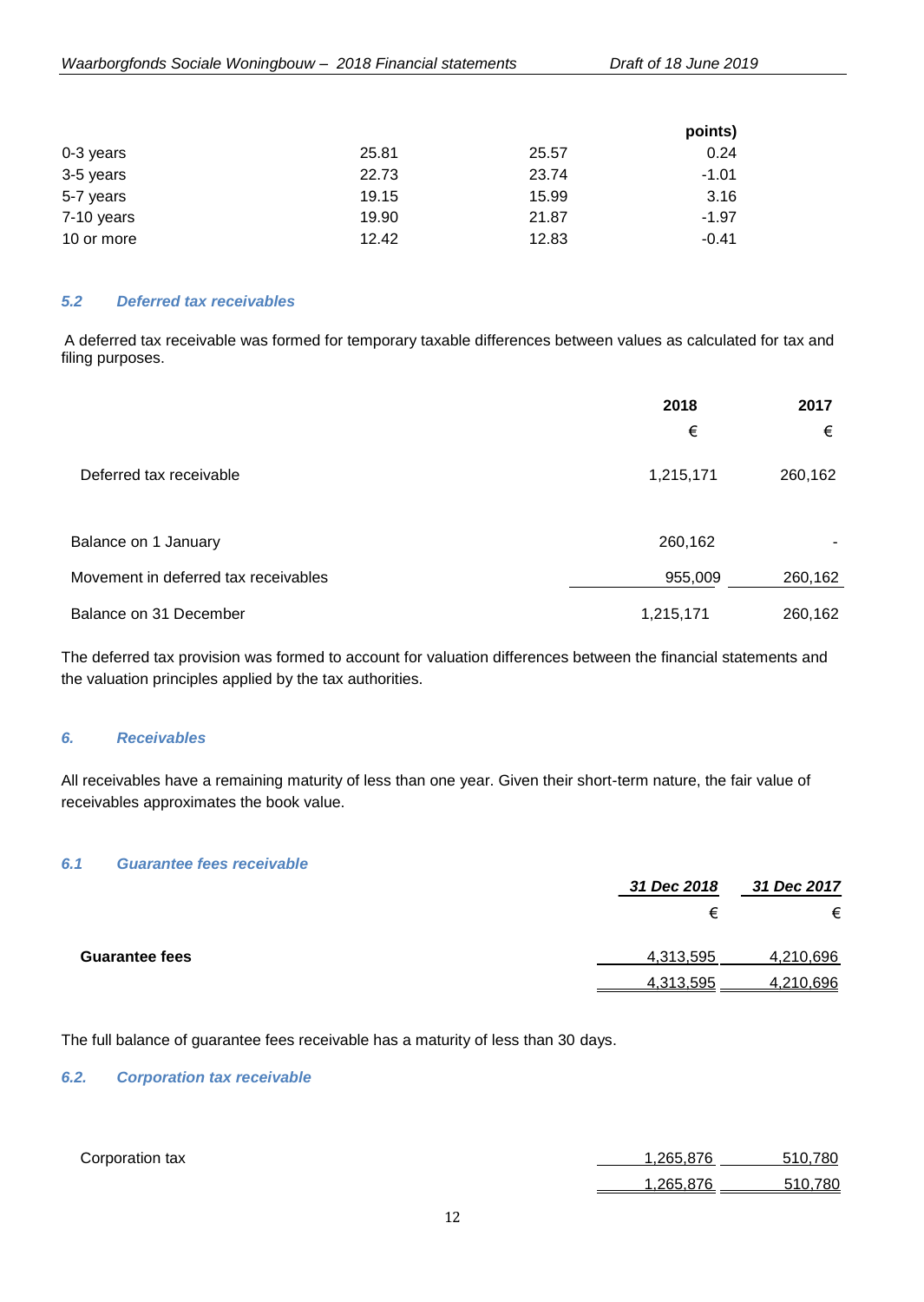The figure for corporation tax receivable relates to an advance payment of corporation tax made in 2018. The current tax charge for 2018 is € 2,939,523. The advance corporation tax charge was set too high as it was based on the higher level of tax income earned in previous years. All corporation tax charges in respect of previous years have been paid.

### *6.3. Accrued income*

| Accrued interest income | 6.491.481 | 6,678,101 |
|-------------------------|-----------|-----------|
| Prepaid other costs     | 213,743   | 264,395   |
|                         |           |           |
|                         | 6.705.224 | 6,942,496 |

Accrued interest income relates to the interest earned on the investment portfolio.

#### *6.4. Other receivables*

| Charges passed on to third parties<br>Other receivables | 229,273<br>24.047 | 238 |
|---------------------------------------------------------|-------------------|-----|
|                                                         | 253,320           | 238 |

*7. Cash*

| ING BANK N.V.                   | 8,030,772 | 7,700,614 |
|---------------------------------|-----------|-----------|
| N.V. Bank Nederlandse Gemeenten | 1,004,086 | 455,876   |
| <b>KBL Bank</b>                 | 140.400   | 76,521    |
| Cash in hand                    | 1.261     | 1,293     |
|                                 |           |           |
|                                 | 9,176,519 | 8.234.304 |

The cash is entirely at our disposal. The holding at KBL Bank consists of funds released from the security portfolio that had not yet been reinvested on the balance sheet date.

We signed an agreement with KBL European Private Bankers S.A. in 2011. This agreement covers 95% of the market value of the investment portfolio, subject to a ceiling of €433.5 million. It gives us access to cash within three hours in the event of a guarantee claim. As in previous years, we did not exercise our rights under the agreement in 2018.

## *8. Capital*

Capital consists of a legal reserve and an Other reserve.

#### *8.1. Legal reserve*

Balance on 1 January 2018 Appropriation of balance of income and expenditure expenditure  $948,890$ Balance on 31 December 2018 **948,890** 948,890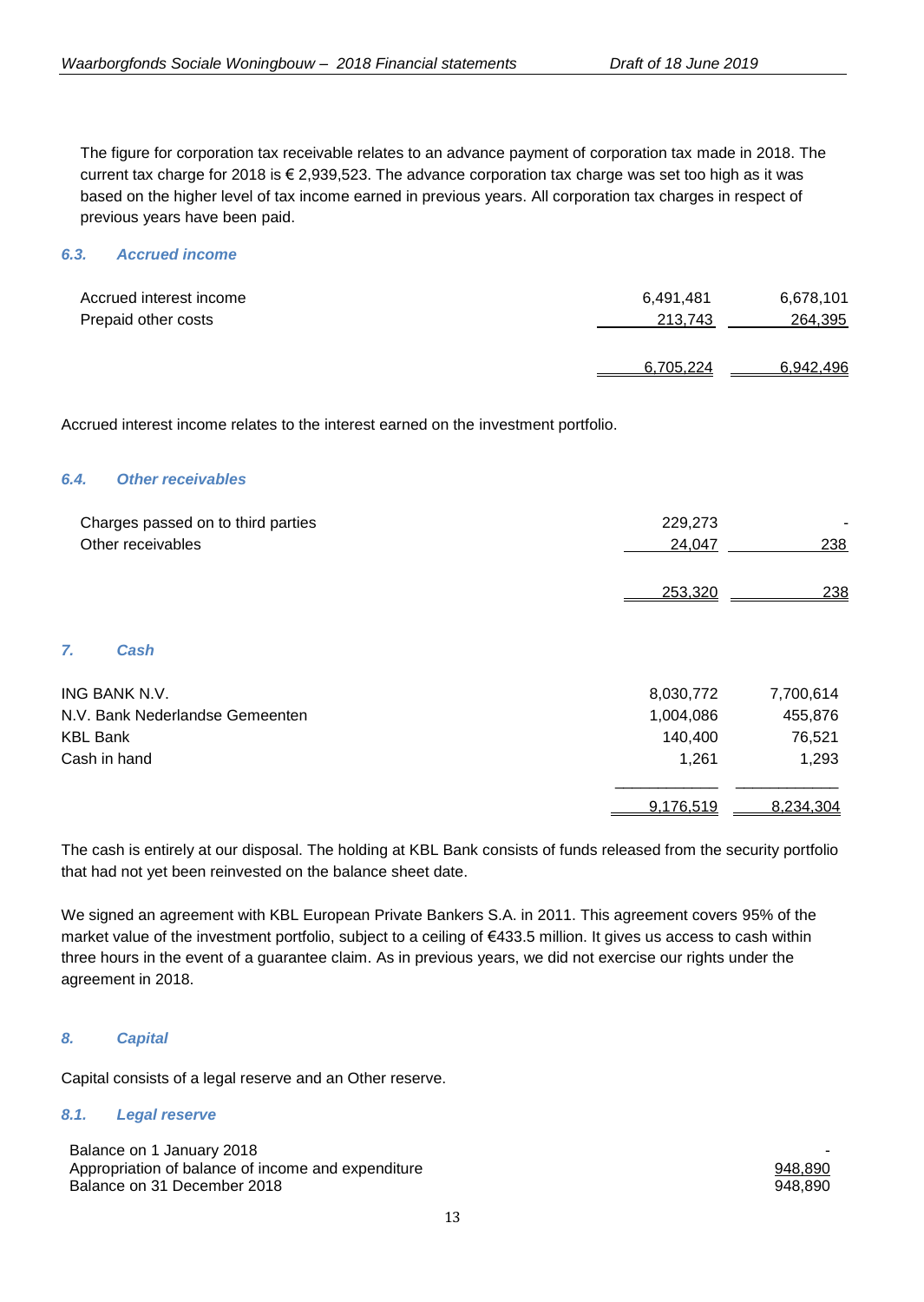The legal reserve is designed to cover the capitalised cost of software design.

#### *8.2. Other reserve*

| Balance on 1 January 2018                          | 267.586.409 |
|----------------------------------------------------|-------------|
| Appropriation of balance of income and expenditure | 6,881,276   |
| Balance on 31 December 2018                        | 274,467,685 |

The Other reserve is formed by appropriations from the balance of income and expenditure and is intended to cover future claims under the guarantee.

## *8.3. Proposal for appropriation of balance of income and expenditure*

We propose to appropriate the balance of income and expenditure by transferring  $\epsilon$ 0.9 million to the legal reserve and transferring €6.9 million to the Other reserve. The financial statements have been drawn up on the assumption that this proposal is adopted.

| 9 | <b>Provisions</b>                   | 31 Dec 2018      | 31 Dec 2017      |
|---|-------------------------------------|------------------|------------------|
|   | Provision for guarantee obligations | €<br>274,505,631 | €<br>276,470,200 |
|   |                                     | 274,505,631      | 276,470,200      |

## *9.1 Provision for guarantee obligations*

The financial statements include a provision for possible expenditure resulting from our role as a guarantor.

|                                   | 2018           | 2017           |
|-----------------------------------|----------------|----------------|
|                                   | €              | €              |
| Balance on 1 January              | 276,470,200    |                |
| Transfer to provision for SHH     | 13,977,305     | 124,800,000    |
| Withdrawal from provision for SHH |                | (11, 015, 800) |
| Withdrawal from provision for WSG | (637, 869)     |                |
| Transfer to provision for WSG     |                | 162,686,000    |
| Release from provision for WSG    | (15, 304, 005) |                |
| Balance on 31 December            | 274,505,631    | 276.470.200    |

Expected outflow of funds in the coming years:

|           | <b>SHH</b>  | <b>WSG</b> | <b>Total</b> |
|-----------|-------------|------------|--------------|
| vear      | 5,285,453   | 13,690,215 | 18,75,668    |
| $1 - 5$   | 13,536,834  | 47,913,696 | 61,450,529   |
| > 5 years | 108,939,218 | 85.140.215 | 194,079,433  |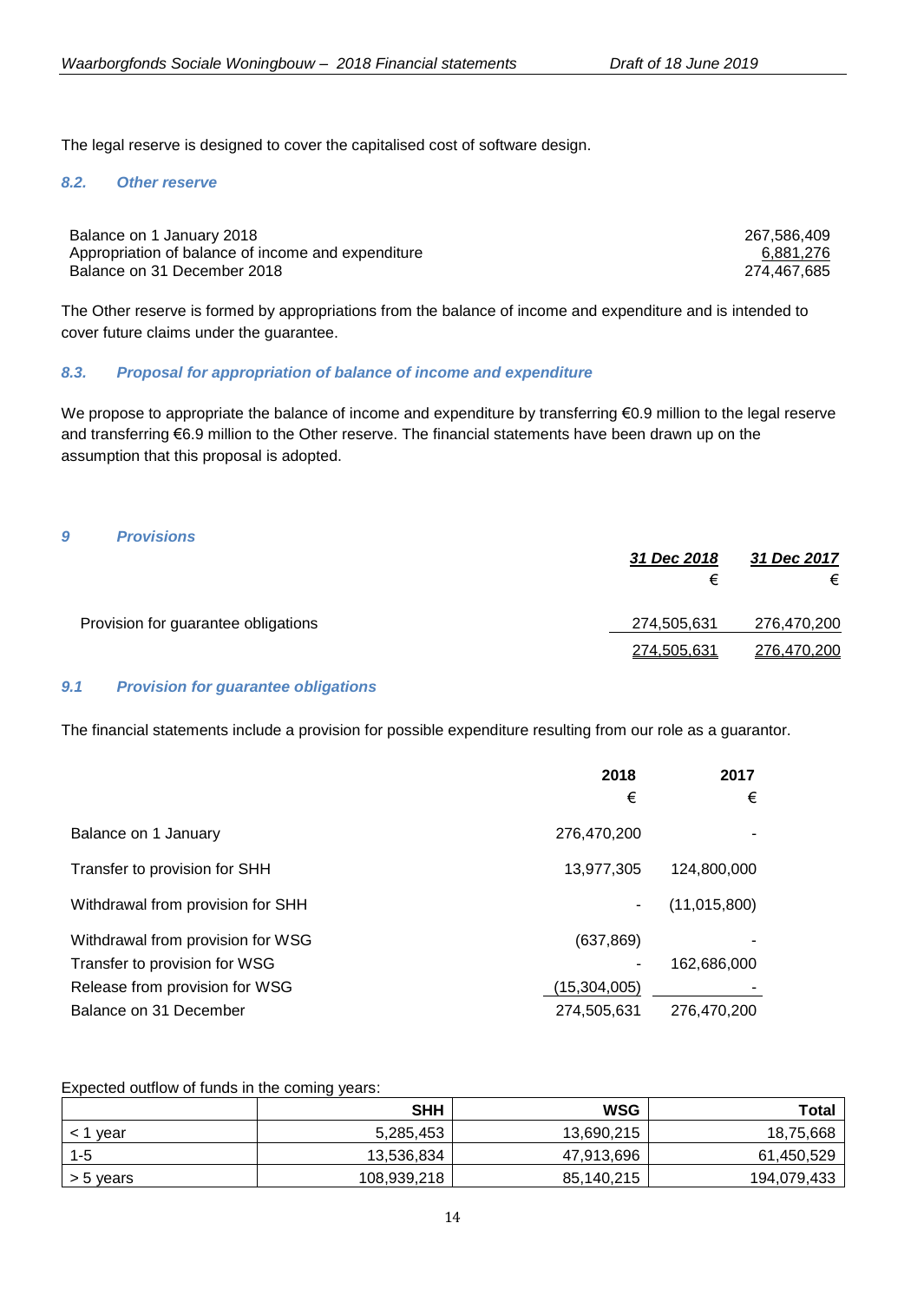| Total | 505<br>. . | ጋፍ<br>146.<br>4⊿ | 505<br>$\sim$<br>$\epsilon$ |
|-------|------------|------------------|-----------------------------|
|       |            |                  |                             |

We received our first ever guarantee claim in 2018. This was the direct consequence of the entry into force on 1 July 2015 of the amended version of the Housing Act. One of the changes brought about by the new law relates to the principle of restructuring. Under the old Housing Act, restructuring support could be provided more or less automatically to an approved organisation experiencing financial difficulties. The system was aimed at preserving the continuity of housing associations facing financial difficulties. This basic principle changed with the adoption of the amended version of the Housing Act in 2015. Any restructuring support must now be geared towards sustaining 'vital activities in the general economic interest' performed by an association in financial difficulties. As a result, it is now possible that an association may qualify only for partial restructuring support. Whether an association is eligible for restructuring support in respect of 'vital activities in the general economic interest' is reviewed on a case-by-case basis.

## Stichting Humanitas Huisvesting

2017 saw the first ever rejection of an application for restructuring support. The application was submitted by Stichting Humanitas Huisvesting (SHH). This means that we will be presented with a guarantee claim in 2019.

We have formally objected to the decision made with respect to SHH. We believe that, based on SHH's application for restructuring support, SHH should have qualified for full support. The proceedings under administrative law should be concluded within four years from now.

We decided to assist with the splitting up of SHH, which means that all of SHH's assets and a corresponding part of its loans will be transferred by means of a legal demerger to the Woonbron housing association by 1 July 2019. Following this operation, part of the guaranteed loan portfolio will remain in the ownership of SHH. In 2019, we will be presented with the first ever claim relating the guarantee provided with respect to the loans held by SHH.

We have made a provision of €127.8 million for SHH. The size of this provision is based on a possible outflow of funds equal to the loan servicing payments (i.e. payments of principal and interest) for the loans held by SHH, plus a best estimate of fees charged to cover SHH's operating costs and legal fees for the coming four years.

## Stichting WSG

In 2018, the Minister of the Interior and Kingdom Relations decided to partially reject an application for restructuring support from Stichting WSG (WSG). The Minister decided to grant 55% of the support required and requested, on condition that a lasting solution be found for sustaining WSG's 'vital activities in the general economic interest'. We decided to assist in finding a solution that satisfies this condition, given that this will generate the lowest possible guarantee claim.

Based on (among other things) a previous restructuring decision, we have good reason to believe that the restructuring grant will resolve all WSG's financial problems. It was always the parties' intention to restructure WSG fully and in such a way that it would subsequently satisfy our creditworthiness criteria.

WSG itself is also contesting the decision. In addition to citing a number of other grounds, WSG also says that it has good reason to believe that the Minister has underestimated the number of dwellings classified as being 'vital to the general economic interest'. WSG claims that the restructuring support granted should have been based on a figure of 76% rather than on a figure of 55%. Should it become clear, once all legal proceedings have come to an end, that the Minister should have granted WSG full restructuring support as requested, or should have provided a larger amount of restructuring support, a supplementary restructuring grant will be offset against the payments made by us on the basis of the guarantee claim.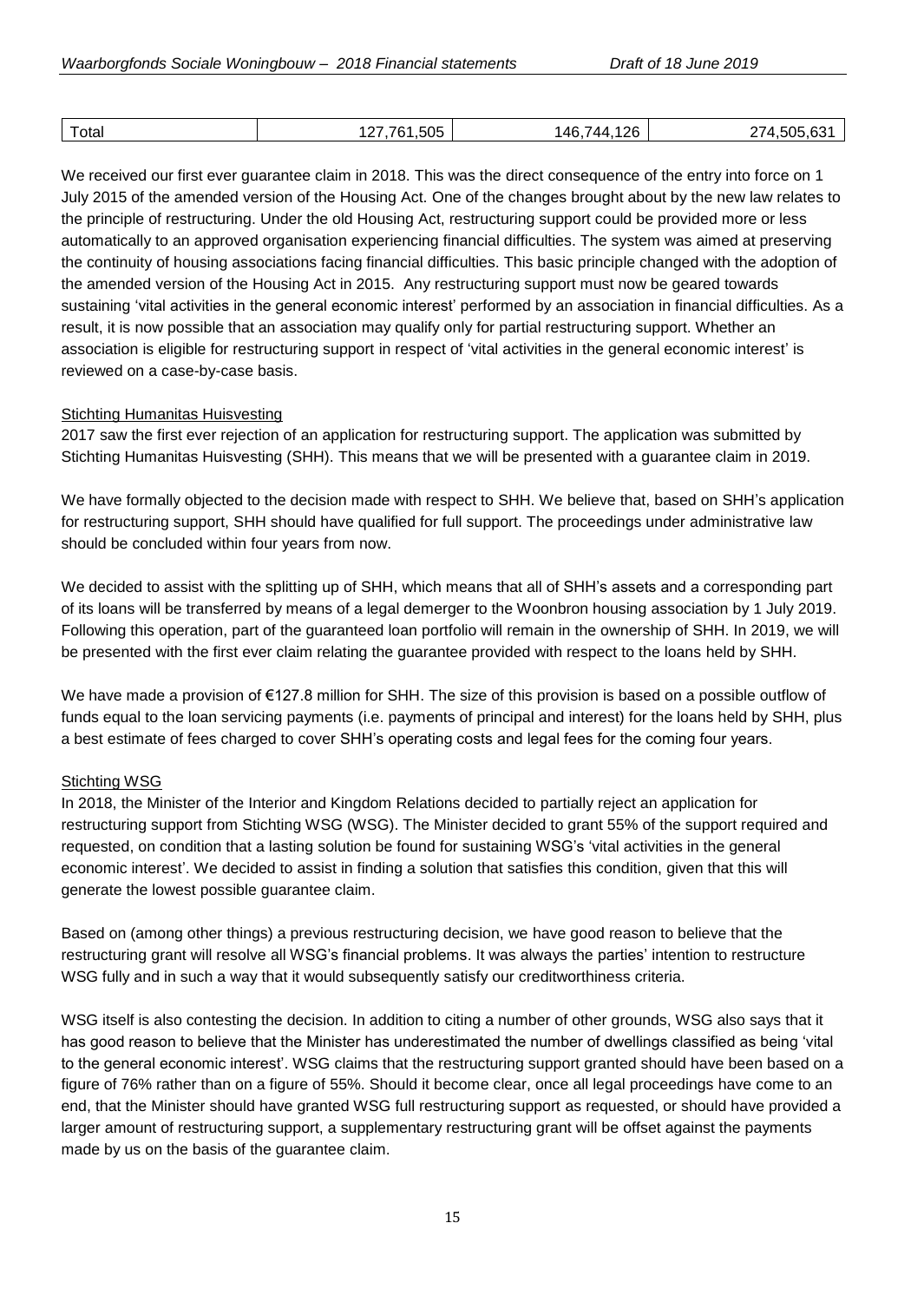As a consequence of the splitting-up of WSG, we will receive a guarantee claim to service the loans still held by WSG. The loss amounts to €567.0 million, and the guarantee claim is for some 45% of this amount. We have made a provision of €146.7 million (2017: €162.7 million); a further €117.9 million (2017: €73.2 million) is not covered by any provision. The size of the provision is based on a possible outflow of funds equal to the loan servicing payments (i.e. payments of principal and interest) of the loans still held by WSG, including a best estimate of the fees charged to cover WSG's operating costs and legal fees for the coming four years. The proceedings under administrative law should have reached their conclusion by the end of this period. We have raised the provision to 24% or the total amount of the claim. This is the same as the percentage of 'non-vital activities in the general economic interest' included in WSG's application for restructuring support. If the court rules in our favour, WSG's guarantee claim will lapse. If not, we will then have to make a provision to cover the differential of €117.9 million.

## *10. Current liabilities*

All current liabilities have a remaining maturity of less than one year. Due to their short-term nature, the fair value approximates the book value.

## *11. Other tax and social security contributions*

|                 | 31 Dec 2018 | 31 Dec 2017 |
|-----------------|-------------|-------------|
|                 | €           | €           |
| Value added tax | 61,877      | 126,960     |
| Payroll taxes   | (3,364)     | 11,229      |
|                 | 58,513      | 138,189     |

The current liability resulting from value added tax consists mainly of the tax owing on services provided by foreign suppliers during the fourth quarter of 2018.

## *12. Pension liabilities*

We have a pension administration contract with SPW, the industry-wide pension fund for housing associations. The SPW pension scheme is an average-salary scheme.

The pension scheme is subject to conditional indexation. Depending on the pension fund's financial position, SPW's Board of Trustees decides on the size of any percentage increase each year. SPW's financial position did not permit any increase to be made in 2018.

We are required to form a provision if, under the pension administration agreement, there is a liability on the balance sheet date and if the adoption of a package of measures (as is needed to restore the funding ratio on the balance sheet date) is likely to lead to an outflow of resources, the size of which can be reliably estimated.

SPW had a funding ratio of 115.9% at year-end 2018 (year-end 2017: 115.8%), as compared with a requisite funding ratio of 125.5% at the end of 2018, which means that the fund still has a reserve shortfall. SPW expects to remedy this shortfall within 10 years from now, and submits annual recovery plans to the supervisory authority. The fund expects to be able to remedy the shortfall independently and will not, for the time being, require us to contribute. As a result, we were not under any obligation to form a provision in this connection at the end of the year under review.

## *13. Accrued liabilities*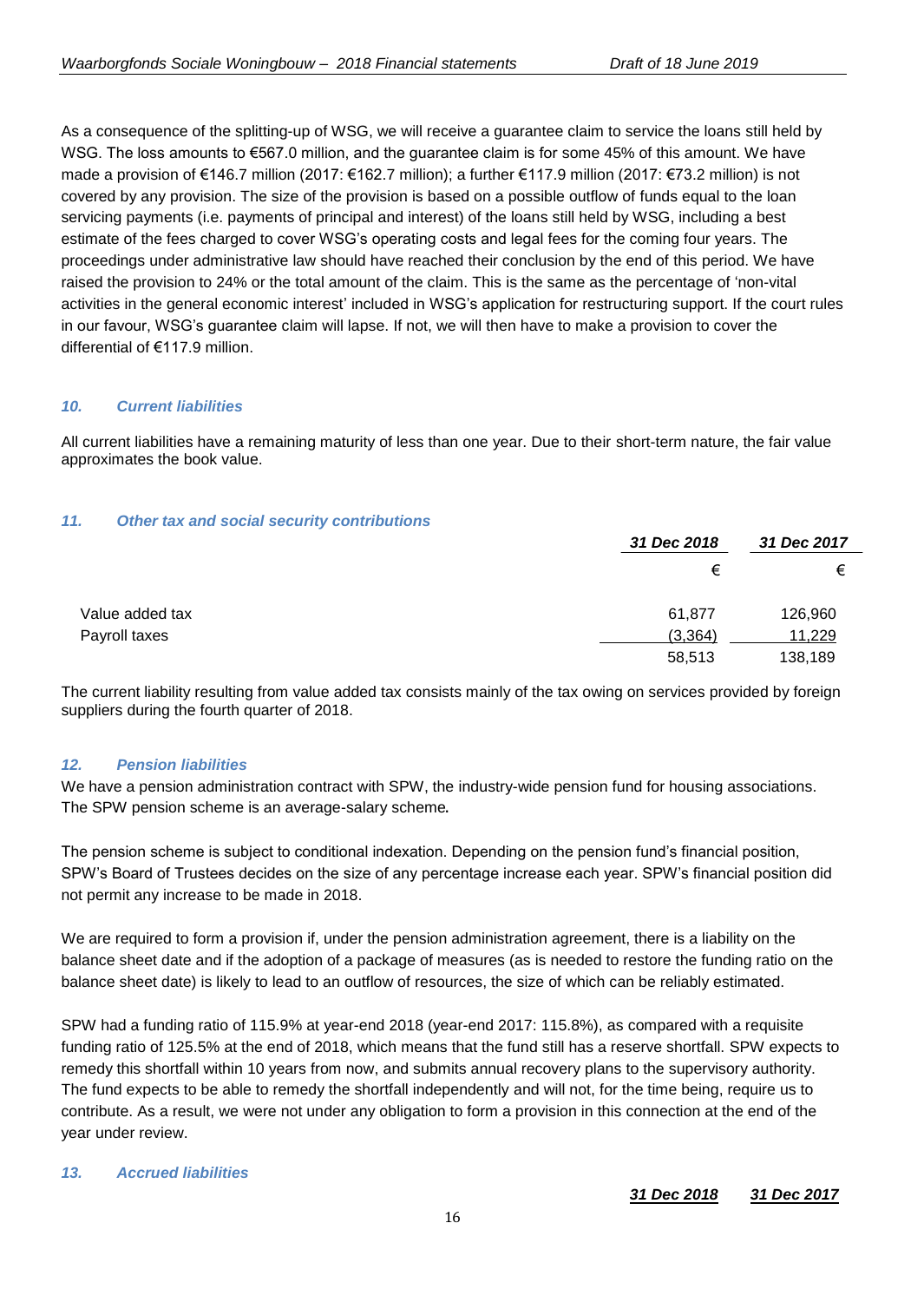|                                                            | €         | €       |
|------------------------------------------------------------|-----------|---------|
| Accrued paid leave entitlements                            | 151,615   | 152,273 |
| Reserve for individual career budgets                      | 99,737    | 101,750 |
| Advance payments for SBR-wonen                             | 1,170,390 |         |
|                                                            | 1,421,742 | 254,023 |
| 14.<br><b>Other liabilities</b>                            |           |         |
| Redundancy payments due                                    |           | 235,000 |
| Unpaid commuting allowances                                | 60,234    | 61,474  |
| Unpaid management fees in respect of investments portfolio | 63,942    | 49,607  |
| Expenses payable                                           | 382,122   | 517,630 |
|                                                            | 506,298   | 863,711 |

## Reserve for individual career budgets

Individual career budgets are formed over a maximum period of five years. Employees can choose between using the budget for their own career development or, in the case of employees aged 55 or over, spending it on additional leave. The obligation lapses as soon as the employee in question leaves the Fund's service.

## Advance payments for *SBR-wonen*

In 2018, we kept the accounts of *SBR-wonen*. *SBR-wonen* is responsible for implementing a covenant known as the 'covenant on improving information disclosure among housing associations'. The object of this agreement is to improve information-sharing and to enhance the quality of the information shared. The idea is to raise standards of management, decision-making and reporting. We are party to the agreement, together with Aedes (the federation of Dutch housing associations), the Ministry of the Interior and Kingdom Relations, and the Dutch Authority for Housing Associations. The advance payments for *SBR-wonen* consist of the difference between the operating costs of *SBR-wonen*'s supply chain team and the advances received from the parties to the agreement. From mid-2019 onwards, the Dutch Authority for Housing Associations will be keeping the accounts of *SBR-wonen* on a long-term basis.

## *15. Off-balance sheet assets and liabilities*

## **15.1. (Long-term) financial commitments**

## Operating leases:

An annual rent of €0.2 million is payable in respect of the office premises and the parking spaces. Of the total amount shown, €0.4 million is payable after more than one year. The rental contract expires on 1 December 2021.

Operating lease liabilities relating to the vehicle fleet totalled €342,588 at year-end. These were made up as follows:

| Amounts payable:        | €       |
|-------------------------|---------|
| Within 1 year           | 217,450 |
| Within 1-5 years        | 125,138 |
| After more than 5 years |         |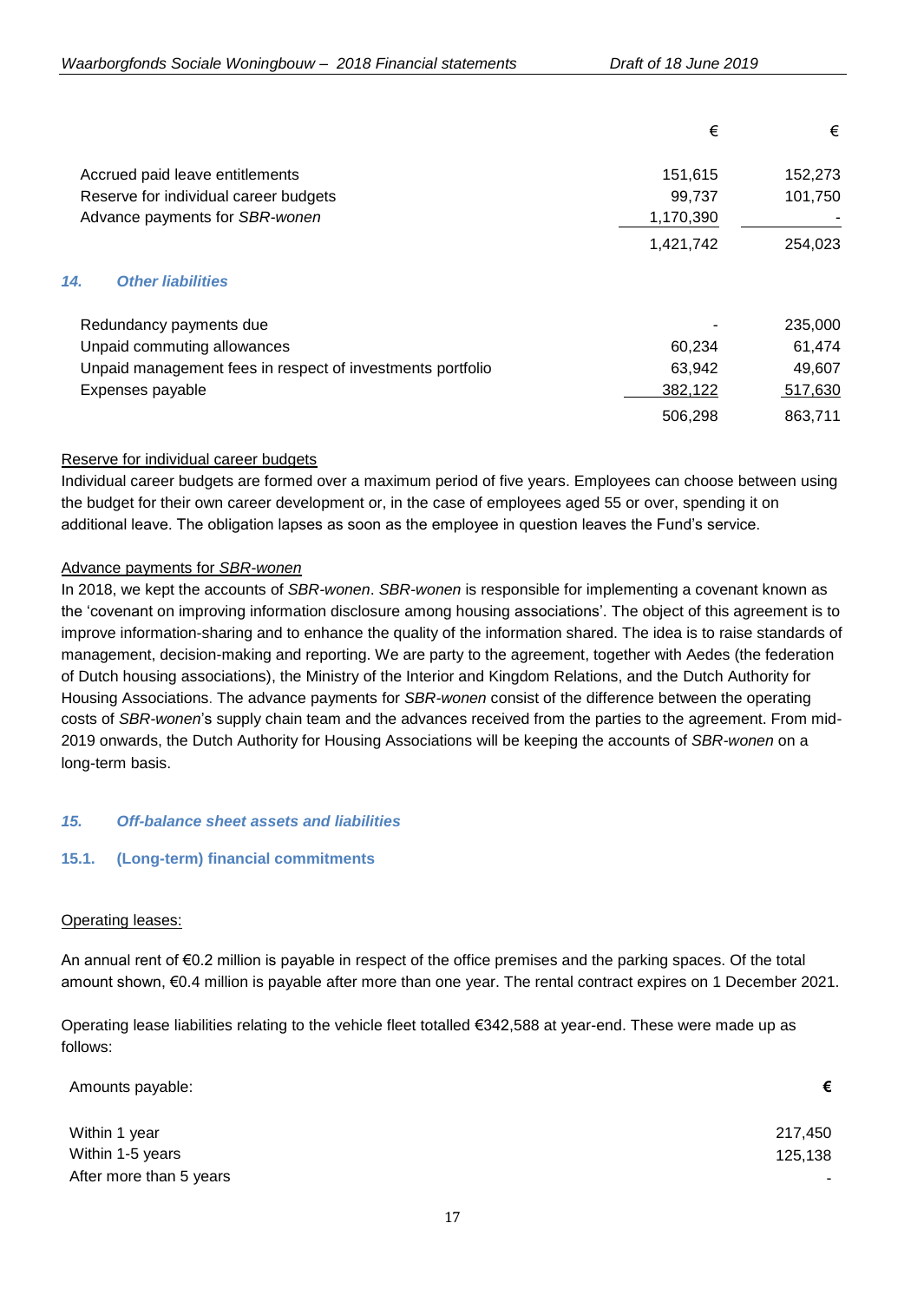At year-end, there were operating lease liabilities totalling €40,148 relating to computer and other equipment. These were made up as follows:

| Amounts payable:        | €      |
|-------------------------|--------|
| Within 1 year           | 40.148 |
| Within 1-5 years        |        |
| After more than 5 years |        |

Amounts recognised in the statement of income and expenditure during the year under review were as follows:

|                                                    | 2018    |
|----------------------------------------------------|---------|
| Lease instalments for vehicles                     | 252.420 |
| Lease instalments for computer and other equipment | 40.533  |

Where the disclosed lease instalments include payments relating to other components of the lease contract, the figure for the lease instalments includes these other components.

## **15.2. Guarantee obligation to ColonnadeDuhaf**

The social housing industry launched two campaigns in the 1990s for gaining access to the public capital market and increasing the supply of funding to the industry. These campaigns were known as Colonnade and Duhaf, and were amalgamated a few years after their launch. They consisted principally of pooling the capital market requirements of approved institutions, devising programmes for the capital market and promoting the Dutch housing associations on the international capital market. ColonnadeDuhaf first stopped issuing new shares in 2006. The existing shares were transferred to a non-profit-making foundation, so as to ensure that all outstanding loans were duly repaid.

We agreed to stand surety for any future losses incurred by ColonnadeDuhaf (and its group entities). The group made an operating loss in 2016, following which the group's executive board invoked the guarantee. We expect to have to underwrite the Colonnade Duhaf group's operating losses up to the end of the second quarter of 2019, totalling a maximum of €30,000. The last outstanding loan was repaid at the end of 2018. The ColonnadeDuhaf group (and its group entities) will be dissolved in the first quarter of 2019.

## **15.3. Claims under guarantees**

Under the guarantee clauses in loan contracts, we guarantee to service participants' loans that are covered by our guarantee, thus giving an assurance to those lending to participants that the obligations under a guaranteed loan agreement will be met both in full and in good time. The total value of the loans guaranteed by us as at year-end 2018 was €79.8 billion (2017: € 81,0 billion). Of this figure, €0.3 billion relates to deferred payments confirmed by us in 2018.

Our security structure enables us to guarantee the servicing of these loans. It is made up of three elements: our risk capital, the participants' committed capital and the backstop agreements made with the government and local authorities. The risk capital is defined as comprising investments valued at purchase price (or market price, if this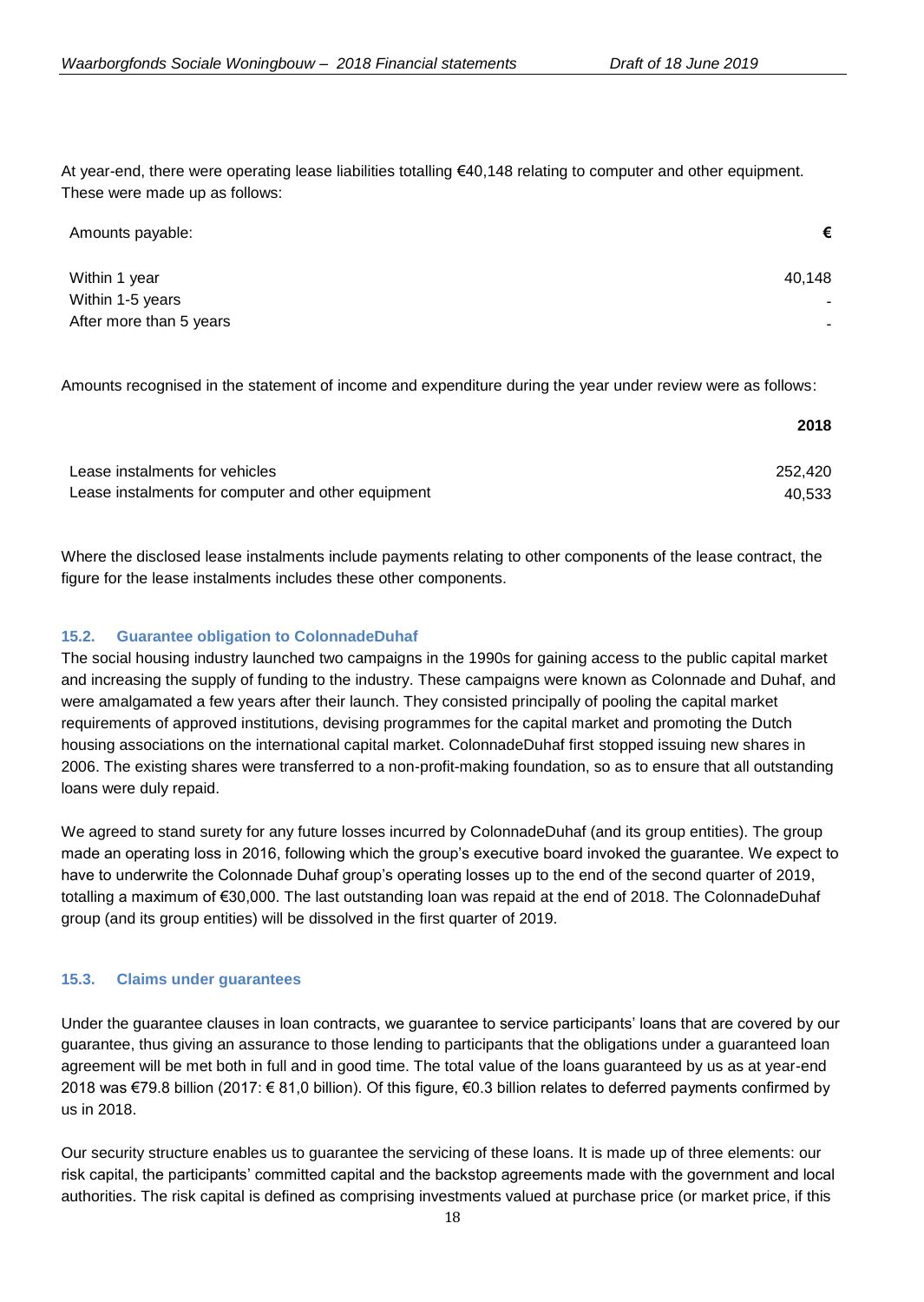is lower), plus cash, less liabilities consisting of creditors, transitory liabilities and loan capital, without taking account of provisions for guarantee obligations.

The primary purpose of our risk capital is to meet guarantee claims. It amounted to €534.8 million at 2018 yearend (2017: €530.7 million).. There will be an outflow of cash in 2019 due to the guarantee claims made by SHH and WSG. This will result in the risk capital falling in 2019 by €12.9 million to €521.9 million. We expect to see a further decrease in the risk capital during the coming five years, taking it to around €469.4 million at the end of 2023. As and when we become aware of guarantee claims being made that are likely to result in the risk capital falling below 0.25% of the total guaranteed volume (2018: €199.4 million), calls are made on the participants' committed capital. If guarantee claims, whether already submitted or impending, are likely to result in the risk capital falling below 0.25% of the total guaranteed volume after the committed capital has been called upon, use is then made of the backstop arrangements with the government and the local authorities.

Where there is a possibility of a claim being made, we follow a protocol under which, in accordance with the terms of the backstop agreements, the local authorities and the government together grant us interest-free loans by no later than the 15th day of the second calendar month following the month in which we receive a claim under the guarantee (by no later than 75 days), thus enabling us to meet our guarantee obligations at all times..

We verify each year whether we have sufficient risk capital. To this end, we also assess whether the housing associations are indeed capable of supplying that proportion of the risk capital that they are obliged to supply on request. If the appeal procedures instigated against rejections (whether in full or in part) of the applications for restructuring support made by SHH and WSG do not result in the award of more or full restructuring support, we will in due course be compelled to make a call on the participants' committed capital so as to restore the level of risk capital to 0.25% of the total guaranteed volume.

## **15.4. Guarantee facilities**

We issue guarantees for new loans and for the refinancing of existing guaranteed loans. We have no legal obligation to issue guarantees to our participants.

## **15.5. Credit rating**

.

Although we currently satisfy the criteria set by the credit rating agencies responsible for setting our credit rating, it is not clear whether this will remain the case in the future. One of the agencies, viz. S&P, issued a negative outlook for WSW in the summer of 2018.

## *Post balance sheet events*

## **Third-party action**

*Stichting Vestia* (a not-for-profit foundation under Dutch law) brought legal action in 2013 against (i) a former employee of the Treasury department, (ii) two audit firms/former external auditors, and (iii) a bank. Vestia is holding all the above parties liable for the losses it claims to have incurred.

In the action referred to above under (i), we received a letter that sought to interrupt a period of limitation that may have been in force. The former employee asked the court to add WSW (and a number of other parties) as a third party in the legal action. Although the court rejected this request, this does not prevent the former employee from instigating separate proceedings.

In one of the actions referred to above under (ii), we received a letter which sought to interrupt any period of limitation that may have been in force. One of the audit firms/former external auditors also asked the court to add WSW (and a number of other parties) as a third party in the legal action. The court granted this request, and we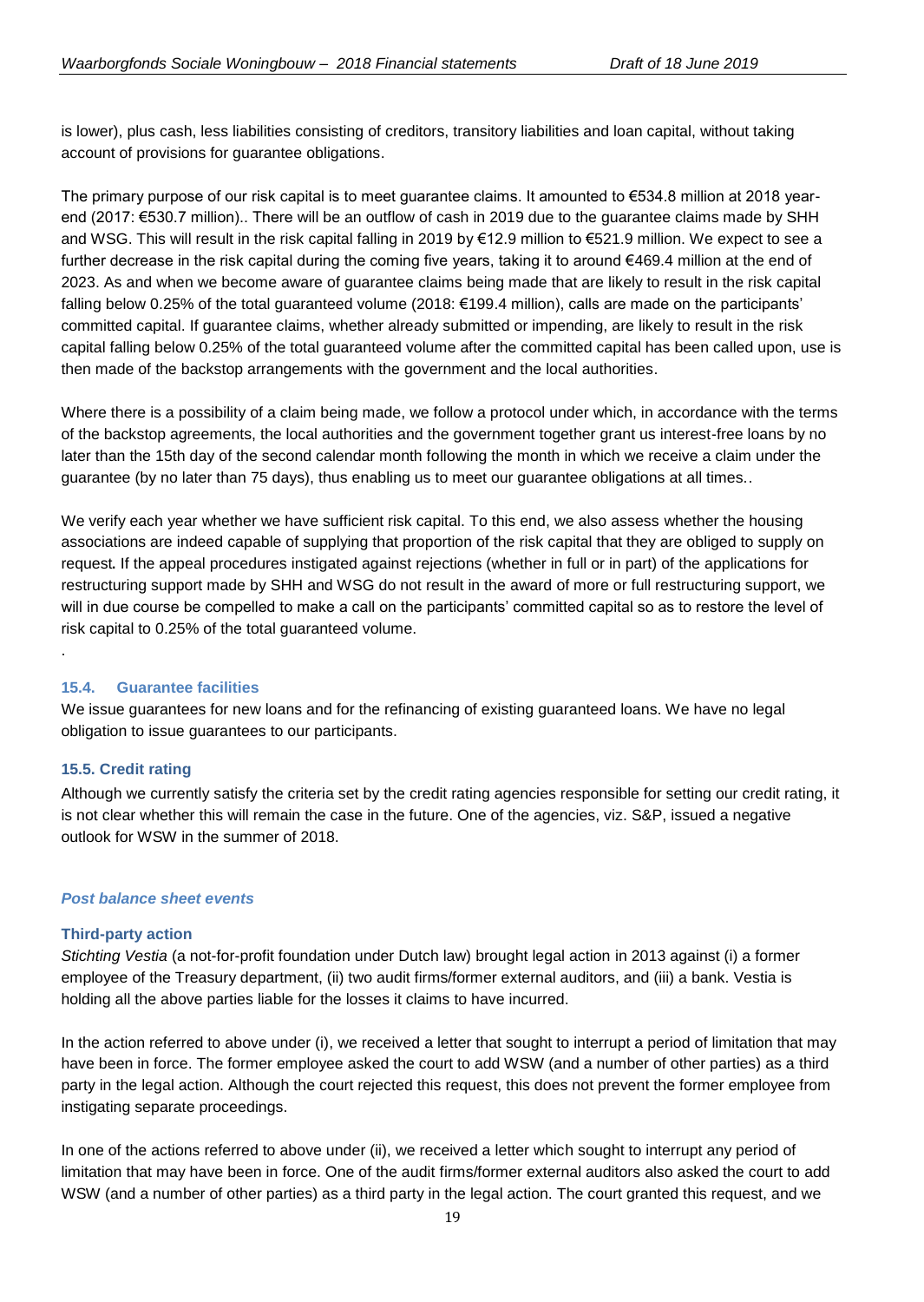were served a summons as a third party to the action. In the action referred to above under (iii), we received a letter that sought to interrupt a period of limitation that may have been in force.

We believe that there is very little likelihood of all or part of the liability in question being passed on to us.

## **Consolidation of WSG and SHH with effect from the 2019 financial year**

Stichting WSG (WSG) was split up on 1 January 2019, following which all of its assets and some of its liabilities were transferred to other regional housing associations; the remainder of its liabilities continued to be held by WSG. The latter consist of loans quaranteed by us. In order to facilitate the splitting-up of WSG, we entered into an agreement with WSG on 1 September 2018. We also signed an agreement on 17 January 2019 with Stichting Humanitas Huisvesting (SHH) and Stichting Woonbron for transferring all of the assets and some of the liabilities of SHH to Stichting Woonbron by 1 July 2019, following which the remaining liabilities will continue to be held by SHH. These liabilities also consist of loans guaranteed by us.

Although WSG and SHH have independent boards of trustees and independent supervisory boards, the contracts we have signed with the two funds give us a controlling influence, and state that the two funds are to be consolidated effective from the date on which WSG is split up. This is why we will be obliged, from 2019 onwards, to compile consolidated financial statements in addition to our own financial statements. The consolidated financial statements will include WSG's financial accounts in addition to our own, after account has been taken of intragroup transactions. The same will apply to SHH, on condition that SHH is indeed split up as planned in 2019. As we have no participating interests in the two funds, the capital and result stated in our consolidated financial statements will be the result of the amalgamation of our own capital and result with those of WSG and SHH. They will not therefore correspond with the capital and result stated in our individual financial statements.

## **Supervision exercised by Dutch Authority for Housing Associations**

As part of the supervision exercised in relation to WSW in 2018, the Dutch Authority for Housing Associations published a report in June. We are engaged in an ongoing dialogue both with the Authority and with our stakeholders about the implementation of the recommendations made in the report and are taking action, as part of our strategic plan, to minimise the uncertainties surrounding the adequacy of the requisite risk capital.

## *16. Income*

## *16.1 Guarantee fees*

|                | 2018       | 2017       |
|----------------|------------|------------|
|                | ≠          | €          |
| Guarantee fees | 17,146,589 | 16,726,938 |

Until 1 January 2017, we charged a guarantee fee of €69 for each €1 million of the current value of outstanding loans. This fee is invoiced on a quarterly basis in relation to loans contracted after 30 June 2007. Participants pay this fee when they raise a guaranteed loan, to cover operating costs and a credit risk surcharge. On 1 January 2017, we adopted a system of differentiated fees, under which participants are classified in four different fee groups based on their risk profiles.

We used a different fee structure before 30 June 2007. Under this structure, either a fee was charged on new guaranteed loans, to be paid as a lump sum on the date when the loan was made, or, in the case of loans in respect of which we assumed the role of guarantor in lieu of a local authority, a fee was charged from the 21st year of the life of the loan.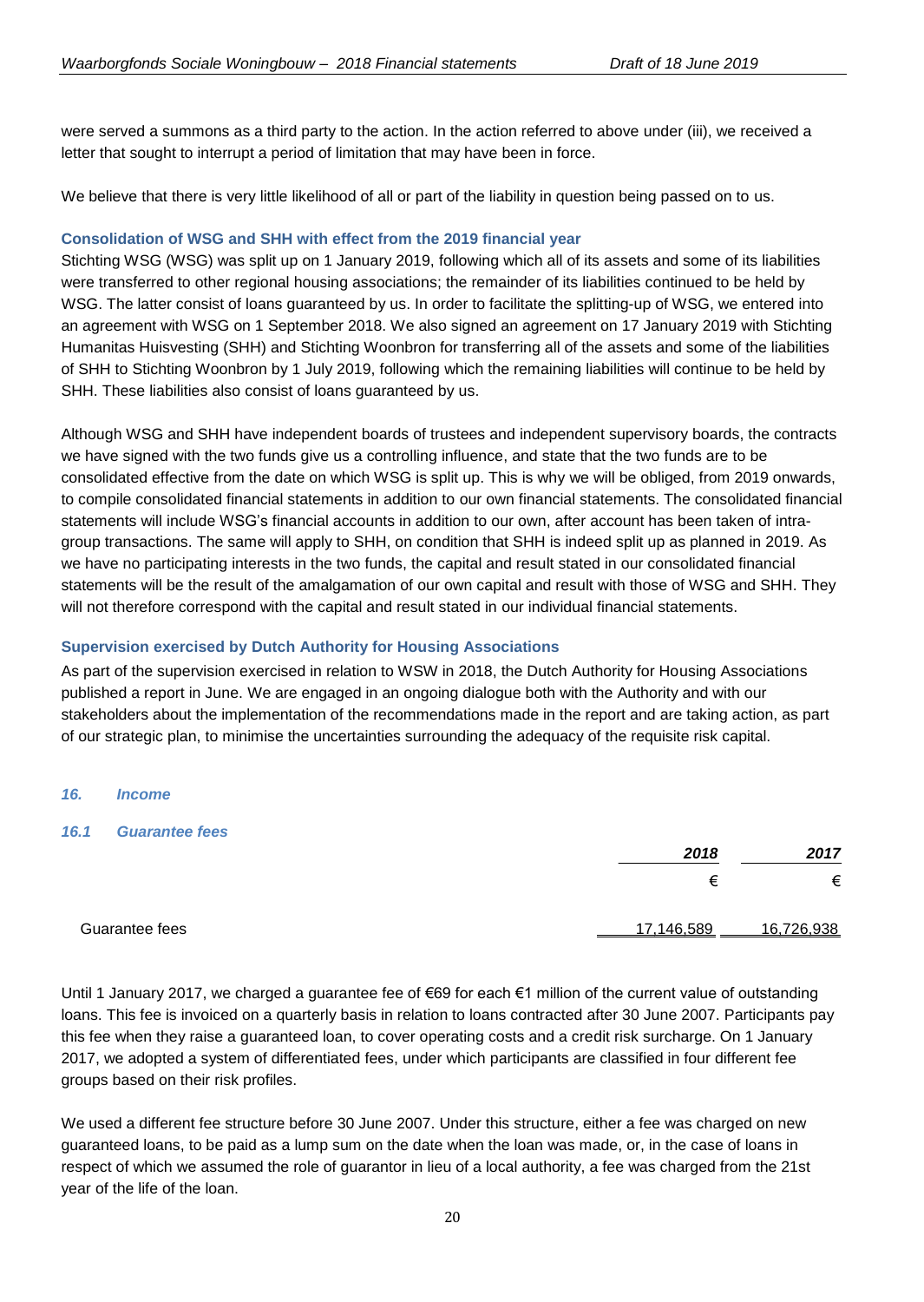The repayment of loans under the old fee structure has led to a decline in the volume of guaranteed loans without this lowering the level of income earned from guarantee fees. Where loans subject to the old fee structure are rolled over, this has no effect on the total volume of guaranteed loans, but results in an increase in the level of income from guarantee fees. As a result, the amount of income earned from guarantee fees has risen in recent years, even though the total volume of guaranteed loans has declined.

### *16.2 Restructuring fees*

| <b>Restructuring fees</b> | 319.245 | 441.810 |
|---------------------------|---------|---------|
|                           |         |         |

The costs we incur in carrying out restructuring activities are charged to the Ministry of the Interior and Kingdom Relations. These restructuring costs are charged to the Ministry's Rationalisation Fund.

### *17. Staff costs*

| Gross wages and salaries                   | 3.941.118 | 4.176.507 |
|--------------------------------------------|-----------|-----------|
| Temporary staff employed via third parties | 1.353.926 | 1,239,055 |
| Other staff costs                          | 852.885   | 888,116   |
|                                            | 6.147.929 | 6,303,678 |

We did not incur any costs on account of the termination of employment contracts in 2018 (2017: €253,377).

#### *18. Social security contributions*

| Social security contributions                               | 598,386   | 508,272   |
|-------------------------------------------------------------|-----------|-----------|
| 19.<br><b>Pension costs</b>                                 |           |           |
| Pension costs                                               | 635,803   | 644,492   |
| 20.<br>Depreciation of tangible and intangible fixed assets |           |           |
| Software                                                    | 265,045   | 351,695   |
| Refurbishments                                              | 104,406   | 104,407   |
| Computer systems                                            | 44,205    | 42,264    |
| Office equipment                                            | 29,484    | 27,083    |
|                                                             | 443,140   | 525,449   |
| 21.<br><b>Other operating expenditure</b>                   |           |           |
|                                                             | 2018      | 2017      |
|                                                             | €         | €         |
| General overheads                                           | 4,449,394 | 3,301,899 |
| Cost of supervisory and advisory bodies                     | 183,16    | 244,285   |
|                                                             | 4,993,666 | 3,983,738 |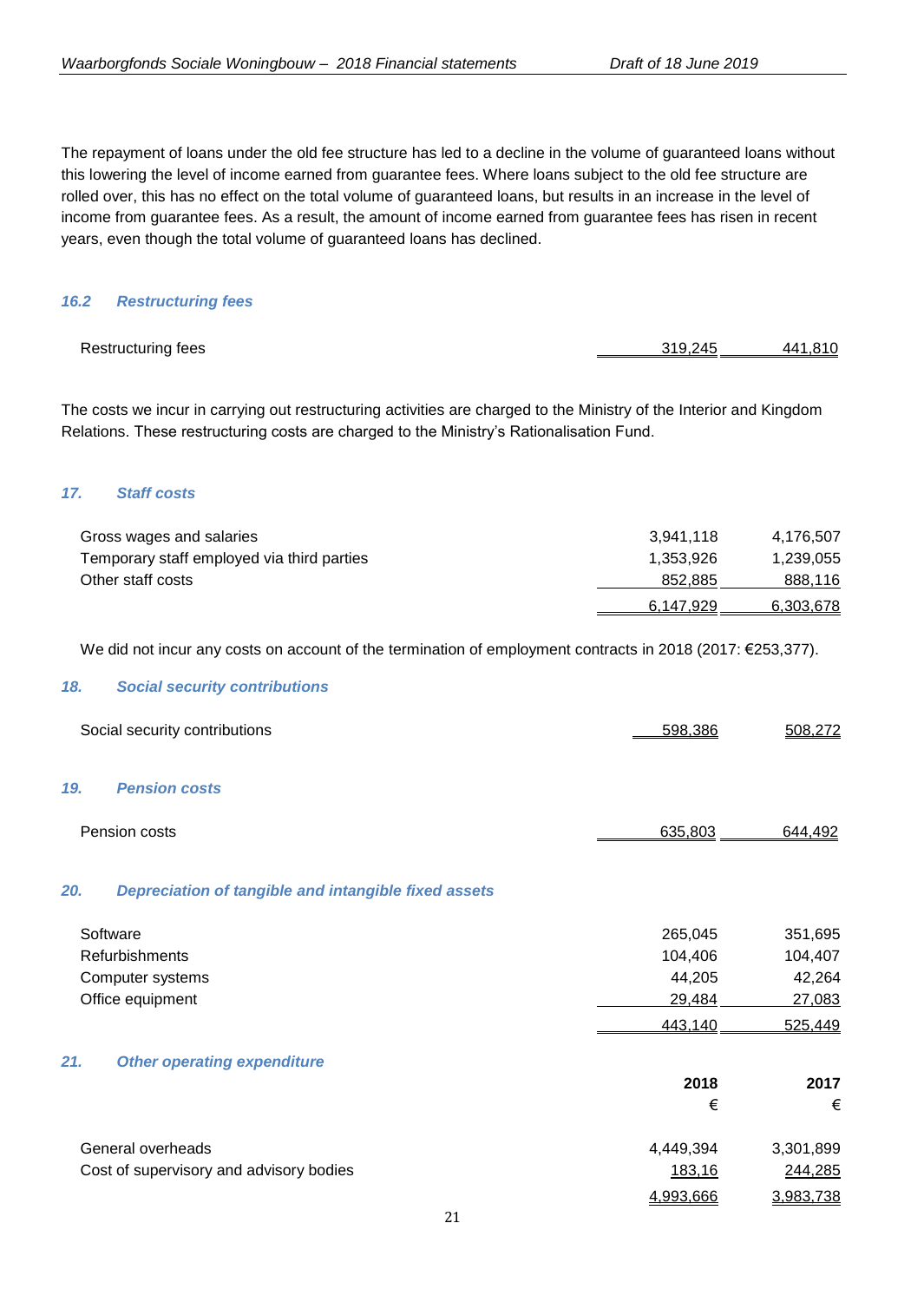## **21.1. Cost of premises**

| Rent                                | 181,828   | 246,411   |
|-------------------------------------|-----------|-----------|
| Cleaning                            | 31,777    | 30,561    |
| Gas, water and electricity          | 83,033    | 64,964    |
| Insurance                           | 15,512    | 21,652    |
| Other costs relating to premises    | 48,806    | 73,967    |
|                                     | 360,956   | 437,555   |
| <b>General overheads</b><br>21.2.   |           |           |
| <b>IT</b> costs                     | 1,789,734 | 1,563,590 |
| Auditors and advisers               | 915,697   | 505,405   |
| Investment costs                    | 456,471   | 474,409   |
| Information and documentation costs | 109,472   | 23,758    |
| Rating agency costs                 | 101,177   | 45,572    |

| Costs of retrieving data from participants | 1.069.149 | 430,130   |
|--------------------------------------------|-----------|-----------|
| Other general expenses                     | 7,693     | 259,034   |
|                                            | 4,449,393 | 3,301,899 |

Auditors and advisers for 2018 consists of legal, tax and other advice, as well as the cost of the annual audit.

Investment costs consist of the fees paid for the external management of our investments.

The Costs of retrieving data from participants in 2018 consist of our contribution to the operating and development costs of *SBR-wonen* (see section 13 above) and the operating costs of Corpodata. In 2017, this item consisted exclusively of the costs incurred for Corpodata.

## *21.2.1 Audit fees*

Audit fees relate to 'Auditors and advisers' at 21.2 above. The following audit fees (incl. VAT) paid to Ernst & Young Accountants LLP were charged to the balance of income and expenditure in the year under review:

|                                   | 2018    | 2017    |  |
|-----------------------------------|---------|---------|--|
|                                   | €       | €       |  |
| Audit of the financial statements | 169,400 | 133,100 |  |
| <b>Additional work</b>            | 61.104  | 60,648  |  |
| Total                             | 230,504 | 193,748 |  |

No audit fees charged by other firms were taken to the balance of income and expenditure. The above fees relate exclusively to the work performed for the Fund by independent audit firms and independent external auditors as referred to in Section 1.1 of the Audit Firms (Supervision) Act. Costs are attributed to the financial year to which the audit and audit-related work relate. Under this method, costs are recognised in the financial year to which they relate. If part of the audit and audit-related work is performed after the end of the financial year (i.e. in the next financial year), a provision or deferred item must be formed for this.

#### *22. Guarantee claims*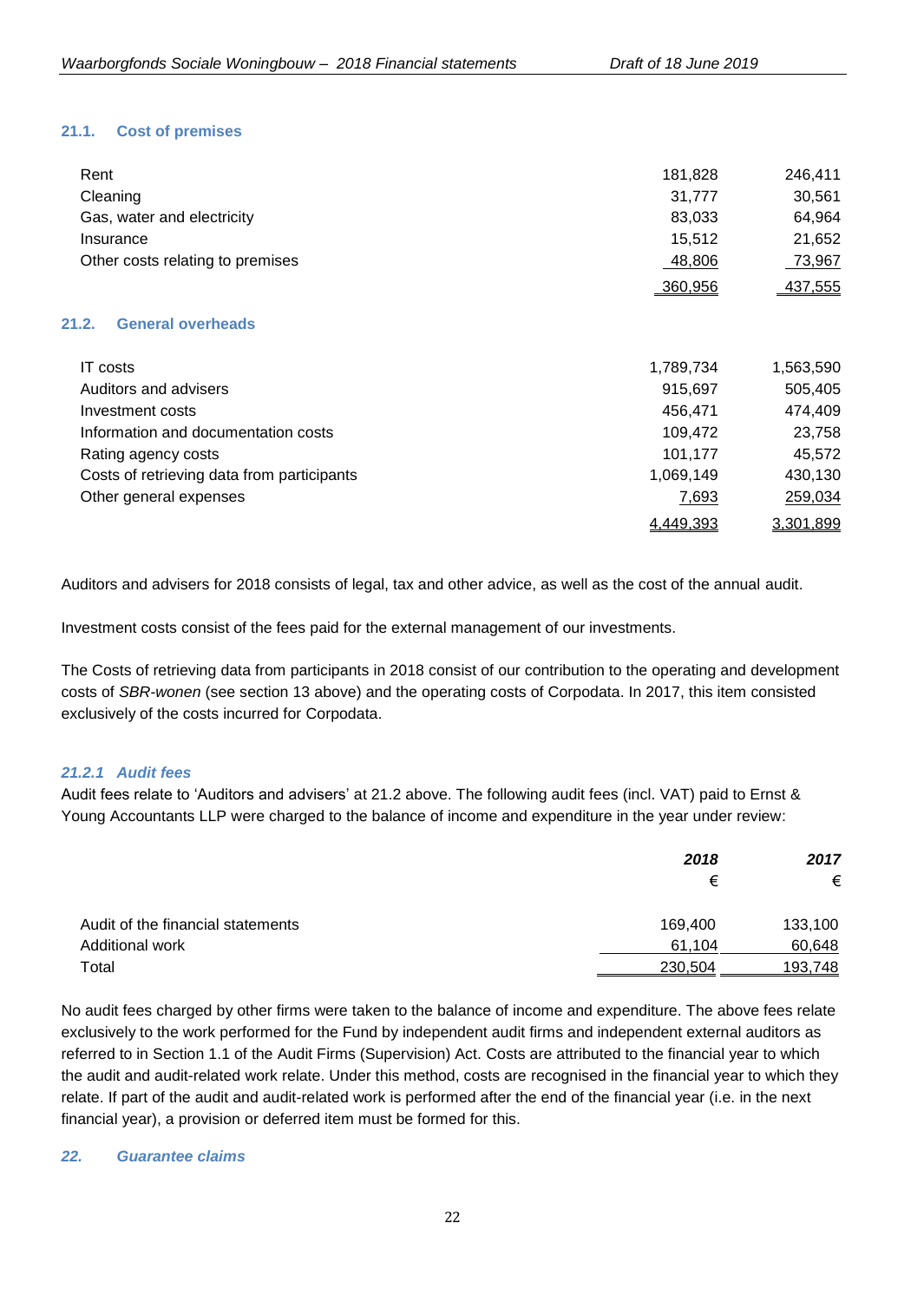| Amount transferred to/released from the provision for guarantee obligations                                                                                |                          |            | (1,326,700)   | 287,486,000     |
|------------------------------------------------------------------------------------------------------------------------------------------------------------|--------------------------|------------|---------------|-----------------|
| Information on the amount released from the provision for guarantee obligations is given in the note on item 9.1.,<br>Provision for guarantee obligations. |                          |            |               |                 |
| <b>Gain and losses on investments</b><br>23.                                                                                                               |                          |            |               |                 |
| Realised capital gains and losses on investments                                                                                                           |                          |            | (4,463,292)   | (2,889,843)     |
| Unrealised capital gains and losses on investments                                                                                                         |                          |            | (3,820,038)   | (10,880,256)    |
|                                                                                                                                                            |                          |            | (8, 283, 330) | (13,770,099)    |
| 24.<br><b>Financial income and expenses</b>                                                                                                                |                          |            |               |                 |
| Interest earned on the investment portfolio                                                                                                                |                          |            | 12,098,372    | 13,119,520      |
|                                                                                                                                                            |                          |            | 12,098,372    | 13,119,520      |
| 25.<br><b>Corporation tax</b>                                                                                                                              |                          |            |               |                 |
|                                                                                                                                                            |                          | 2018       |               | 2017            |
|                                                                                                                                                            | €                        | €          | €             | €               |
| Result from ordinary activities before tax<br>Differences between annual figures as calculated for<br>filing and tax purposes                              |                          | 9,788,652  |               | (282, 933, 461) |
| Provision for guarantee obligations<br>Withdrawal from provision for guarantee<br>obligations                                                              | (1,326,700)<br>(500,000) |            | 287,486,000   |                 |
| <b>Securities</b>                                                                                                                                          | 3,820,038                |            | 10,880,256    |                 |
| Depreciation of tangible fixed assets                                                                                                                      |                          |            |               |                 |
| Interest due on corporation tax                                                                                                                            |                          |            |               |                 |
| Other permanent differences                                                                                                                                | 16,100                   |            | 16,100        |                 |
|                                                                                                                                                            |                          | 2,689,879) |               | 269,444,356     |

| 20% of €200,000                                   | 40.000    |           | 40.000    |             |
|---------------------------------------------------|-----------|-----------|-----------|-------------|
| 25% of the remainder of the taxable result        | 2,899,522 |           | 3,812,224 |             |
|                                                   |           | 2,939,522 |           | 3,852,224   |
| Adjustments to corporation tax for previous years |           | (26, 027) |           | 7.096       |
| Movement in deferred tax provision                |           | (955,009) |           | (2,711,815) |
| Corporation tax for the financial year            |           | 1.958.486 |           | 1,147,505   |
| Effective tax burden                              |           | 20.01%    |           | $-0.41%$    |

**Taxable result 11,798,090 15,448,895**

The movement in the deferred tax provision is the figure for the change in the temporary differences between the annual figures as calculated for filing and tax purposes.

## *26. Average number of staff*

*The amount of corporation tax due on the above figure is:*

The average size of our staff complement (measured in full-time equivalents) in 2018 was 55.7 (2017: 56.5). We do not employ any staff outside the Netherlands.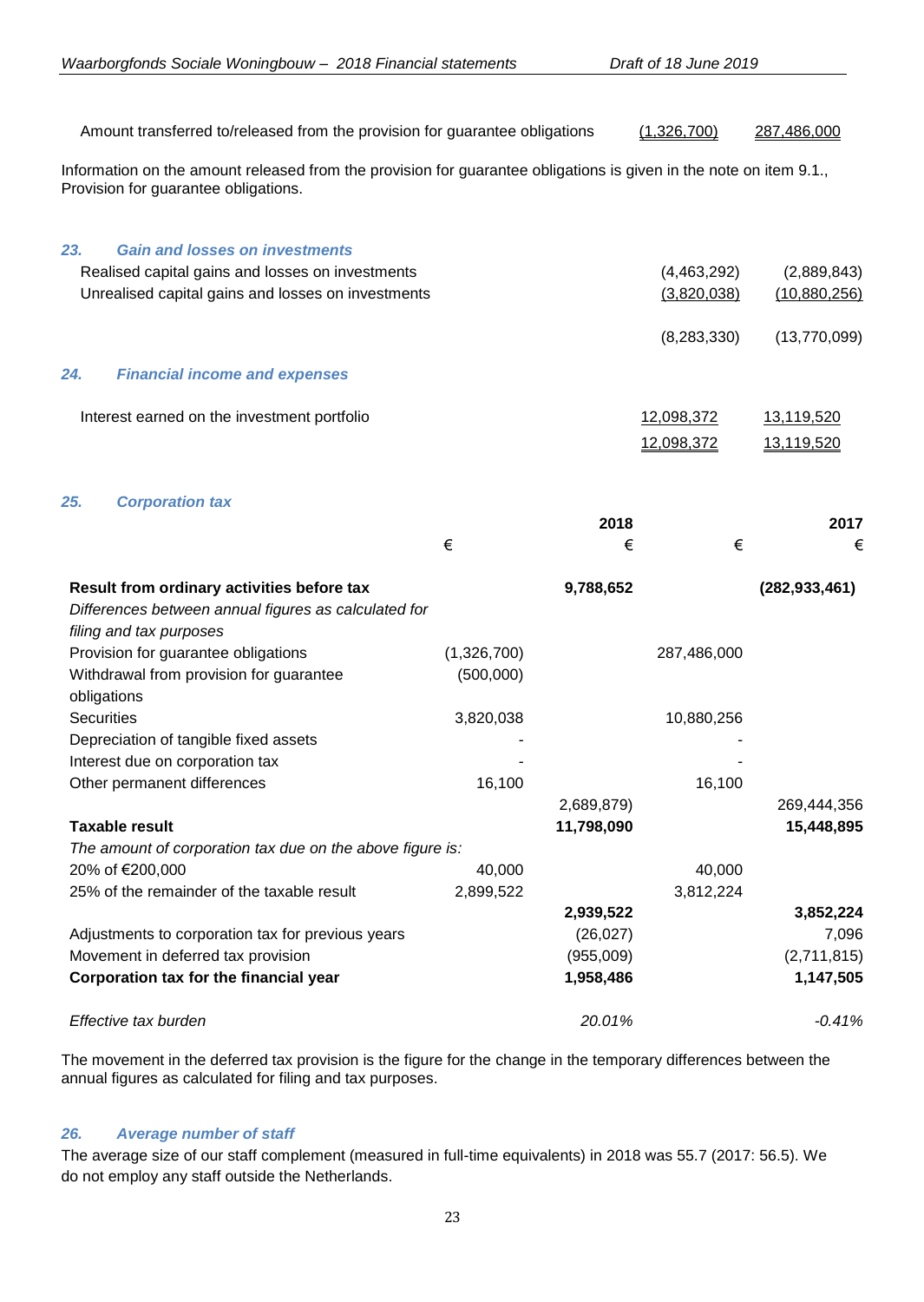| 31 December 2018 |      |                                 |
|------------------|------|---------------------------------|
| 2.0              | 1.8  | 1.0                             |
| 15.0             | 15.2 | 13.6                            |
| 13.0             | 10.1 | 7.0                             |
|                  |      |                                 |
| 18.0             | 17.4 | 17.2                            |
|                  |      |                                 |
| 14.0             | 13.3 | 15.7                            |
| 62.0             | 57.8 | 54.5                            |
|                  |      | Average in 2018 Average in 2017 |

## *27. Executive board remuneration*

The total amount of remuneration paid to the Executive Board in 2018, comprising gross salaries including holiday allowances and pay in lieu of holiday entitlement, was €458,494 (2017: €331,256).

Pension costs for the Executive Board amounted to €39,121 in 2018 (2017: €21,955). Since 1 January 2015, pension accrual for Mr Wilders has been capped at a pensionable salary of €100,000. The Executive Board's remuneration has been adjusted to offset part of the pension entitlement Mr Wilders has lost as a result of this cap.

The remuneration payable to the members of the Supervisory Board, including VAT, amounted to €101,061 in 2018 (2017: €109,505). The remuneration of Supervisory Board members was raised by 3.31% in 2018 in line with the current limit in the Senior Officials in the Public and Semi-Public Sector (Standards for Remuneration) Act.

## *Disclosures under the Senior Officials in the Public and Semi-Public Sector (Standards for Remuneration) Act*

The Senior Officials in the Public and Semi-Public Sector (Standards for Remuneration) Act entered into force on 1 January 2013. The statement of remuneration components required under the Senior Officials in the Public and Semi-Public Sector (Standards for Remuneration) Act is as follows:

## **Remuneration of senior officials**

| Amounts in $\epsilon$                           | <b>R. Rötscheid MFE</b>       | L.J. van Kalsbeek                | E. Wilders                    |
|-------------------------------------------------|-------------------------------|----------------------------------|-------------------------------|
| <b>Post</b>                                     | <b>Executive Board Member</b> | <b>Executive Board</b><br>Member | <b>Executive Board Member</b> |
| Period of employment in 2018                    | $1$ Feb $-31$ Dec             | 17 April - 31 Dec                | 1 Jan – 28 Feb                |
| Workload (in FTEs)                              | 1.0                           | 1.0                              | 1.0                           |
| Employed under contract of<br>employment?       | Yes                           | Yes                              | Yes                           |
| <b>Remuneration</b>                             |                               |                                  |                               |
| Remuneration plus taxable expense<br>allowances | 151,254                       | 109,354                          | 45,417                        |
| Future payments                                 | 20,163                        | 15,233                           | 3,725                         |
| Sub-total                                       | 171,417                       | 124,586                          | 49,142                        |
| Individual remuneration limit                   | 172,948                       | 134,112                          | 30,551                        |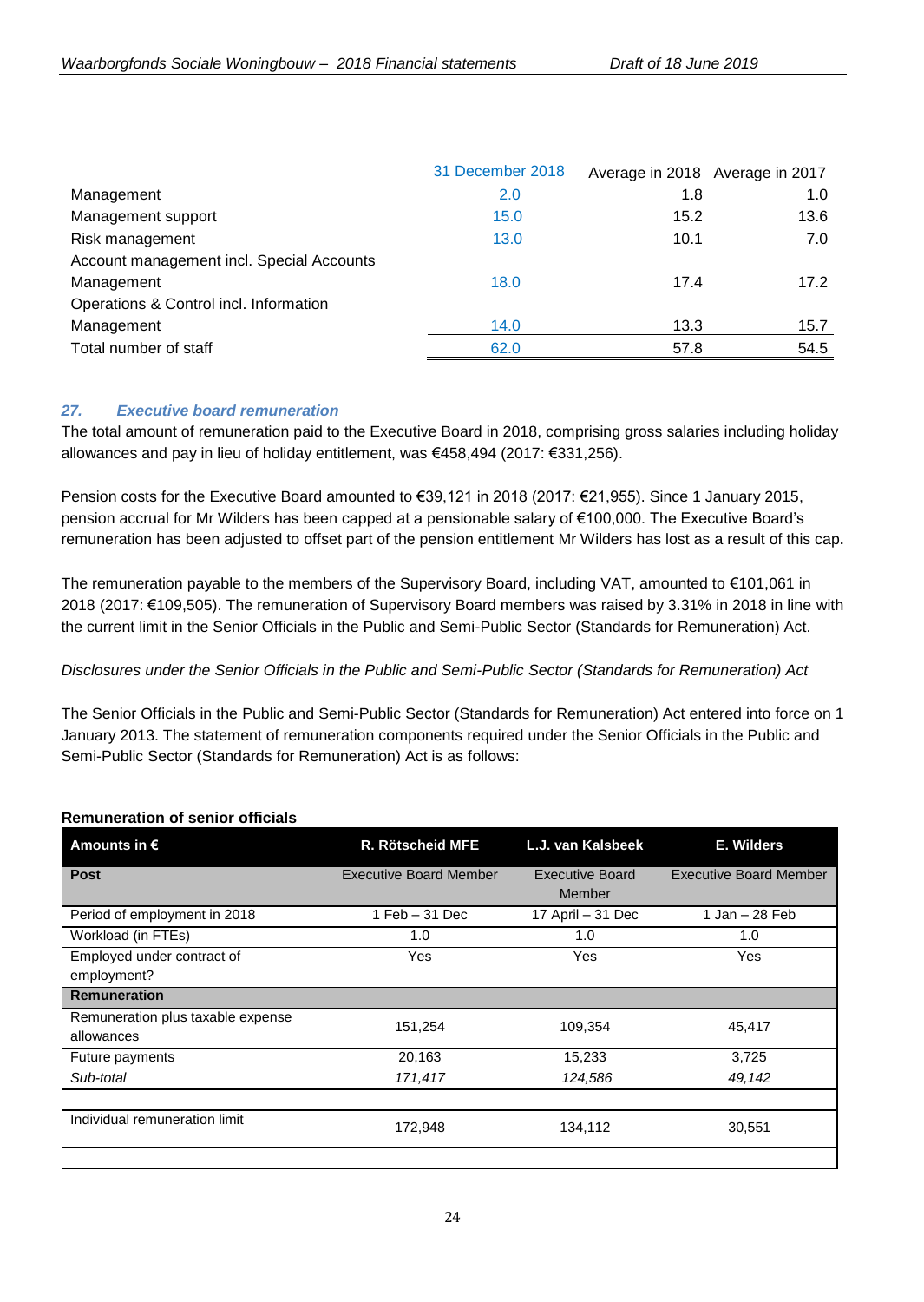| -/- Amounts unduly paid and not yet<br>repaid                     | N.a.                     | N.a.                     | N.a.                          |
|-------------------------------------------------------------------|--------------------------|--------------------------|-------------------------------|
| <b>Total remuneration</b>                                         | 171,417                  | 124,586                  | 49,142                        |
|                                                                   |                          |                          |                               |
| Grounds on which transgression of limit<br>was or was not allowed | N.a.                     | N.a.                     | <b>Transitional rules</b>     |
| Notes on receivable due to amounts<br>unduly paid                 | N.a.                     | N.a.                     | N.a.                          |
| Figures for 2017                                                  |                          |                          |                               |
| Amounts in $\epsilon$                                             |                          |                          | E. Wilders                    |
| <b>Position</b>                                                   |                          |                          | <b>Executive Board Member</b> |
| Period of employment in 2017                                      | $\blacksquare$           | $\blacksquare$           | $1$ Jan $-31$ Dec             |
| Workload (in FTEs)                                                |                          |                          | 1.0                           |
| Employed under contract of                                        | $\blacksquare$           | $\blacksquare$           | Yes                           |
| employment?                                                       |                          |                          |                               |
| <b>Remuneration</b>                                               |                          |                          |                               |
| Remuneration plus taxable expense                                 |                          |                          | 188,735                       |
| allowances                                                        |                          |                          |                               |
| Future payments                                                   | $\overline{\phantom{a}}$ | -                        | 21,817                        |
| Sub-total                                                         | $\overline{\phantom{0}}$ |                          | 210,552                       |
|                                                                   |                          |                          |                               |
| Individual remuneration limit                                     | $\overline{\phantom{0}}$ | $\overline{\phantom{0}}$ | 181,000                       |
| <b>Total remuneration</b>                                         | $\overline{\phantom{a}}$ | -                        | 210,552                       |

Following the entry into force of the Act on the reduction of the maximum limit set in the Senior Officials in the Public and Semi-Public Sector (Standards for Remuneration) Act on 1 January 2015, the amount of remuneration paid to Mr Wilders is now higher than the maximum limit of €189,000 set in the Senior Officials in the Public and Semi-Public Sector (Standards for Remuneration) Act. Mr Wilders is covered by the transitional rules. His remuneration arises from specific terms agreed in writing before the transitional rules entered into force on 1 January 2015.

No unduly paid amounts have arisen.

## **Remuneration of senior managerial officials not employed under a contract of employment.**

Mr Breij held the position of Executive Board Member from 1 January to 31 March 2018. Mr Breij qualified as a senior managerial official not employed under a contract of employment.

| Amounts in $\epsilon$                    |                | M.A.M Breij            |  |
|------------------------------------------|----------------|------------------------|--|
| <b>Post</b>                              |                | <b>[POST OR POSTS]</b> |  |
| Calendar year                            | 2018           | 2017                   |  |
| Period of employment during the          | 1 Jan – 31 Mar | $7$ Sep $-31$ Dec      |  |
| calendar year (from $-$ to)              |                |                        |  |
| <b>Individual remuneration limit</b>     |                |                        |  |
| Maximum hourly fee during the calendar   | €182           | €176                   |  |
| year                                     |                |                        |  |
| Individual remuneration limit during the | 69,700         | 98,000                 |  |
| entire period from January to December   |                |                        |  |
| <b>Remuneration</b>                      |                |                        |  |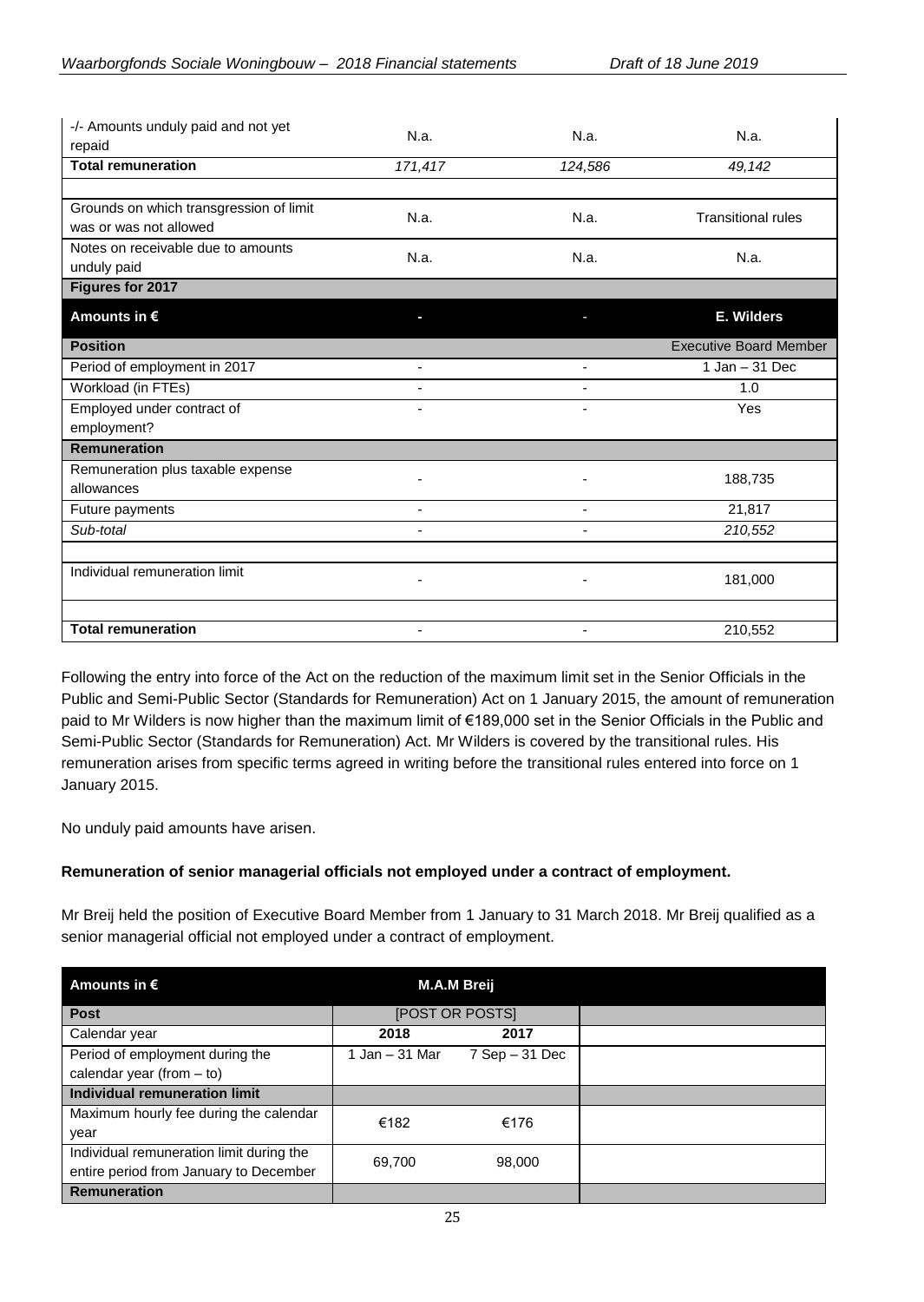| Actual hourly fee lower than the<br>(average) maximum hourly fee? | Yes    | Yes    |  |
|-------------------------------------------------------------------|--------|--------|--|
| Total remuneration during the entire                              | 68.348 | 94.240 |  |
| period from January to December                                   |        |        |  |
| -/- Amounts unduly paid and not yet                               | N.a.   | N.a.   |  |
| repaid                                                            |        |        |  |
| <b>Total remuneration, excl. VAT</b>                              | 68.348 | 94.240 |  |

A payment was made in 2018 for the termination of the contract of employment of an Executive Board member.

| Amounts in $\epsilon$                               | E. Wilders             |  |
|-----------------------------------------------------|------------------------|--|
| <b>Post</b>                                         |                        |  |
| Post or posts upon termination of contract          | <b>Executive Board</b> |  |
| of employment                                       | Member                 |  |
| Workload (in FTEs)                                  | 1.0                    |  |
| Year or termination of employment                   | 2018                   |  |
| Severance payment                                   |                        |  |
| Agreed payments due to termination of<br>employment | 4,000                  |  |
|                                                     |                        |  |
| Individual remuneration limit                       | 75,000                 |  |
|                                                     |                        |  |
| -/- Amounts unduly paid and not yet<br>repaid       | N.a.                   |  |
| Total payments made due to                          | 45,000                 |  |
| termination of employment                           |                        |  |
| Paid in 2018                                        | 45,000                 |  |
|                                                     |                        |  |

The remuneration also includes payment of any remaining hours of leave ensuing from the agreements made.

## *Supervisory Board*

|                                      | H.M. Meijdam      | G. van Vollenhoven AAG | J.G.I.M.<br><b>Reijrink</b> |
|--------------------------------------|-------------------|------------------------|-----------------------------|
| Post(s)                              | Chair             | Member                 | Member                      |
| Period of employment in 2018         | $1$ Feb $-31$ Dec | $1$ Feb $-31$ Dec      | $1$ Jan $-31$ Dec           |
| Remuneration (in $\epsilon$ )<br>Pay |                   |                        |                             |
|                                      | 25,668            | 17,112                 | 18,700                      |
| <b>Total remuneration</b>            | 25,668            | 17,112                 | 18,700                      |
| Figures for 2017                     |                   |                        |                             |
| Period of employment in 2017         |                   |                        | $1$ Jan $-31$ Dec           |
| Pay                                  |                   |                        | 18,100                      |
| <b>Total remuneration</b>            |                   |                        | 18,100                      |

**J.G. Pot J.E.M. Tijhuis Prof. J.H. Garretsen**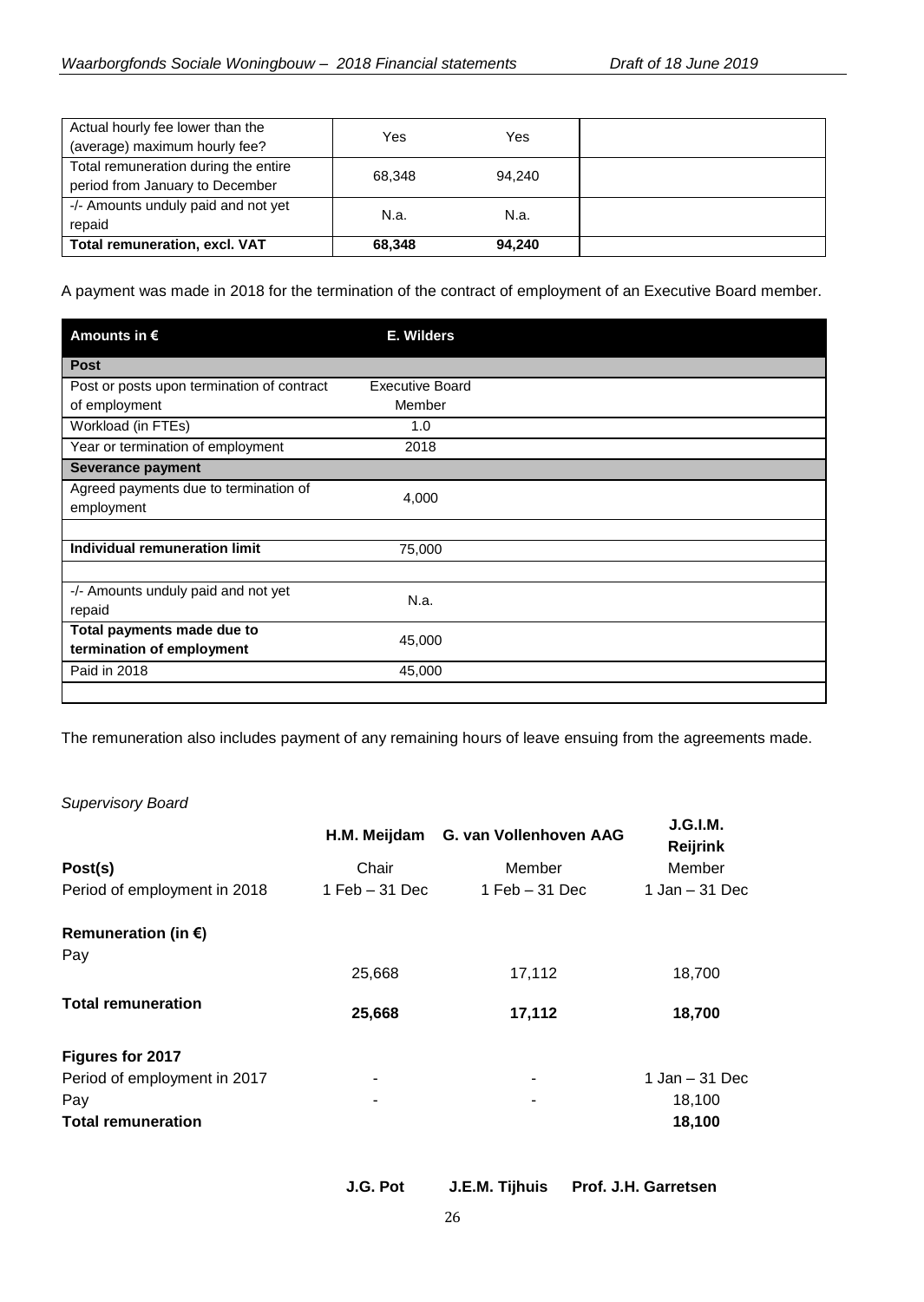| Post(s)<br>Period of employment in 2018 | Member<br>$25$ Sep $-31$ Dec 1 Jan $-31$ Dec | Member        | Member<br>1 Jan – 30 Jun |
|-----------------------------------------|----------------------------------------------|---------------|--------------------------|
| Remuneration (in $\epsilon$ )           |                                              |               |                          |
| Pay                                     |                                              |               |                          |
|                                         | 5,021                                        | 18,700        | 9,273                    |
| <b>Total remuneration</b>               | 5,021                                        | 18,700        | 9,273                    |
| Figures for 2017                        |                                              |               |                          |
| Period of employment in 2017            |                                              | $1/1 - 31/12$ | $1/1 - 31/12$            |
| Pay                                     |                                              | 18,100        | 18,100                   |
| <b>Total remuneration</b>               |                                              | 18.100        | 18,100                   |

The maximum remuneration payable to members of the Supervisory Board in 2018 under the Senior Officials in the Public and Semi-Public Sector (Standards for Remuneration) Act is 15% of the maximum amount for 2018 insofar as the chair is concerned, and 10% of the maximum amount for 2018 insofar as the other Supervisory Board members are concerned. The remuneration of these senior officials does not exceed the maximum limit set in the Senior Officials in the Public and Semi-Public Sector (Standards for Remuneration) Act. There was a change in the composition, period of employment and remuneration of the members of the Supervisory Board in 2018 as compared with 2017. Mr H.M. Meijdam and Ms G. van Vollenhoven and Mr J.G. Pot joined the Supervisory Board and Professor J.H. Garretsen stepped down on 1 July 2018, having completed his term of office.

# **Other reporting requirements under the Senior Officials in the Public and Semi-Public Sector (Standards for Remuneration) Act**

Apart from the senior officials listed above, no other officials employed under a contract of employment received a remuneration in 2018 that was in excess of the individual maximum limit.

None of the identified senior managerial officials employed by us under a contract of employment are employed under a contract of employment (effective from 1 January 2018) as a senior managerial official at other institutions that are subject to the Senior Officials in the Public and Semi-Public Sector (Standards for Remuneration) Act.

## *28. Date of preparation of the annual accounts*

These annual accounts were prepared on 12 June 2019.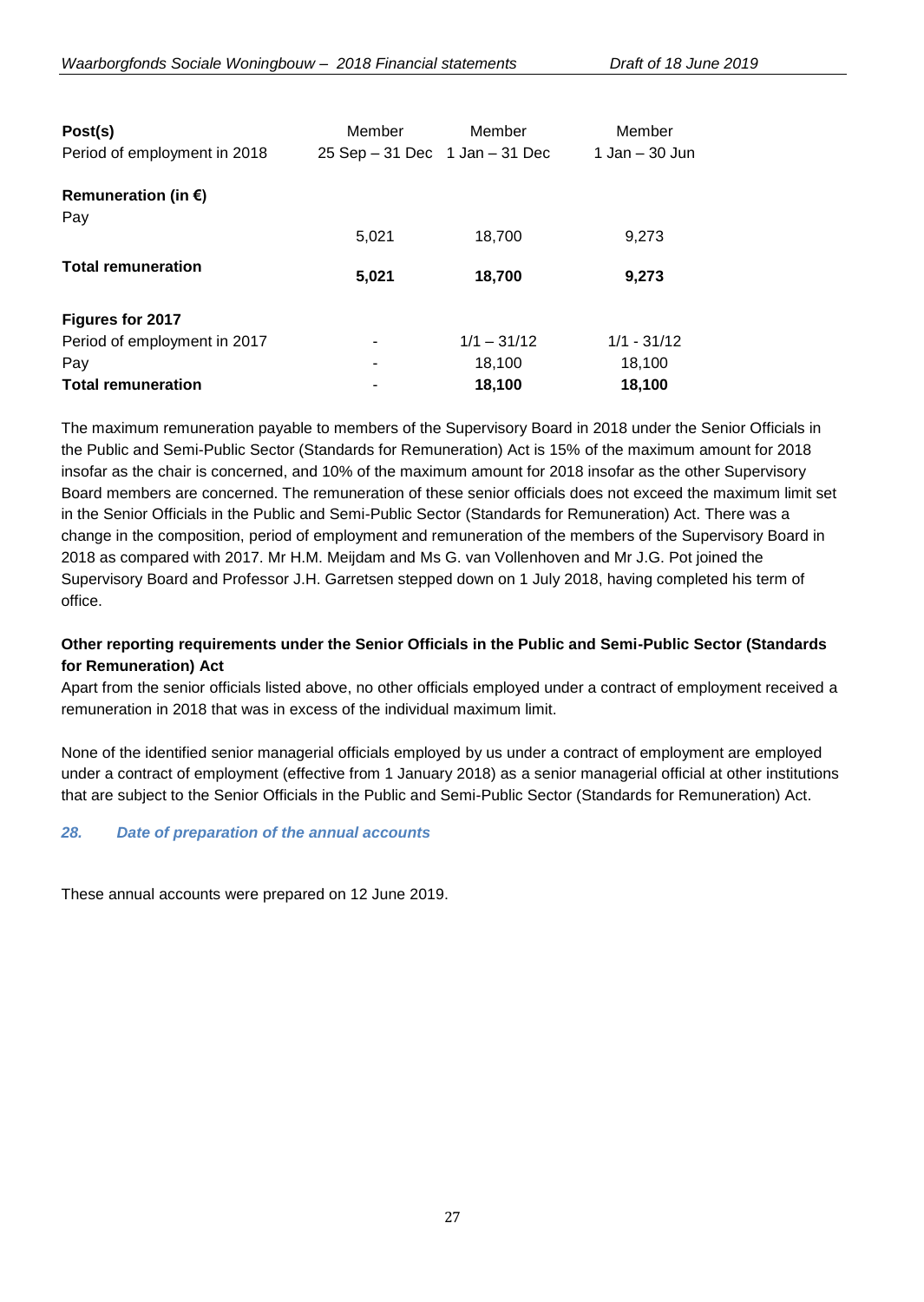## **Signed by the Executive Board and the Supervisory Board**

| Hilversum, 25 June 2019 |  |  |  |
|-------------------------|--|--|--|
|-------------------------|--|--|--|

Stichting Waarborgfonds Sociale Woningbouw (Social Housing Guarantee Fund)

| <b>Executive Board</b> | <b>Executive Board</b> |
|------------------------|------------------------|
|                        |                        |

- Mr R. Rötscheid MFE Mr L.J. van Kalsbeek
- Supervisory Board Supervisory Board
- Mr H.M. Meijdam, chair Ms G. van Vollenhoven-Eikelenboom AAG, member
- Supervisory Board **Supervisory Board**
- Ms J.E.M. Tijhuis, member Mr J.G. Pot, member